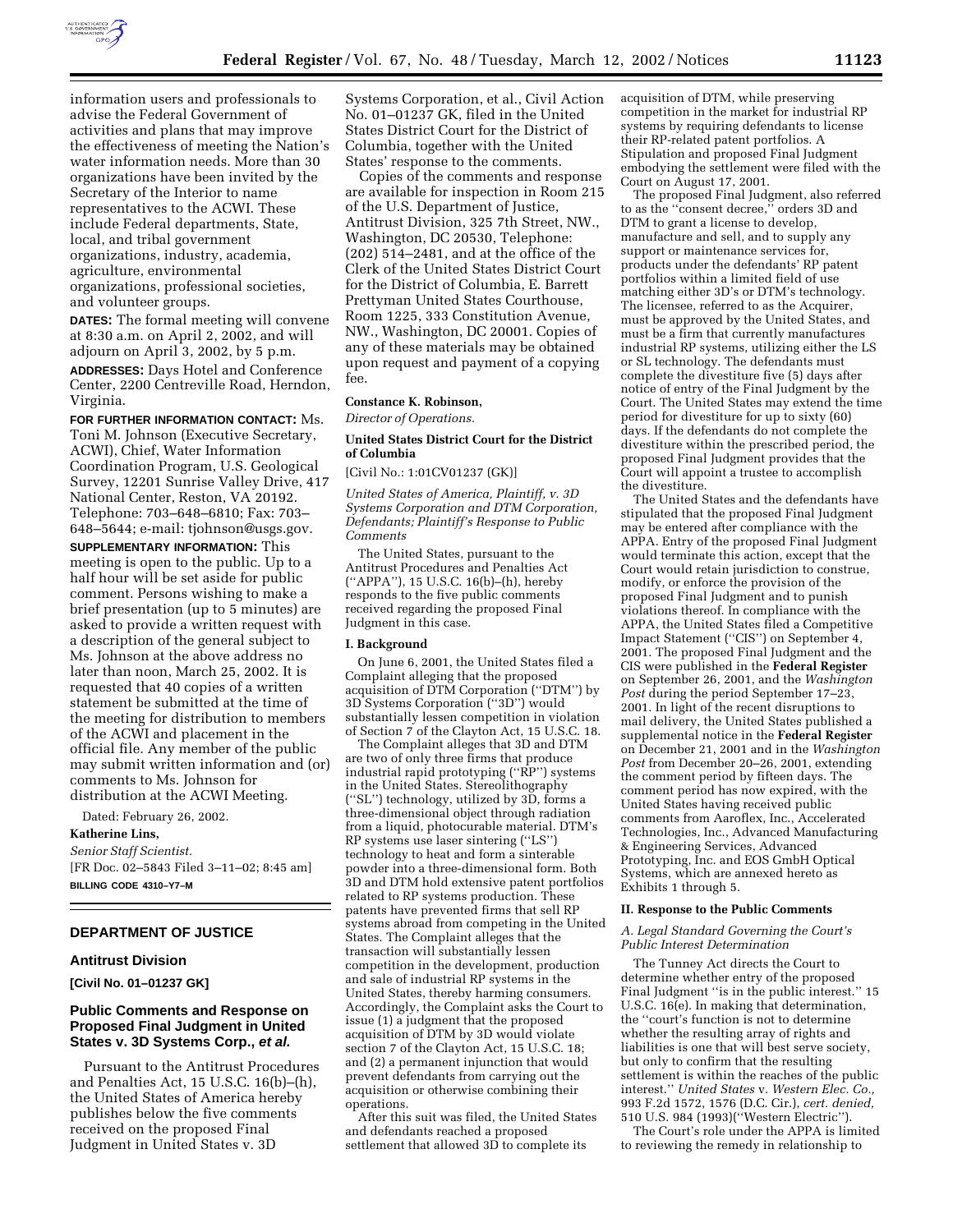the violations that the United States alleges in its Complaint, and does not authorize the Court to ''construct [its] own hypothetical case and then evaluate the decree against that case.'' U.S. v. Microsoft Corp., 56 F.3d 1448, 1459 (D.C. Cir. 1995). Because the ''court's authority to review the decree depends entirely on the government's exercising its prosecutorial discretion by bringing a case in the first place,'' it follows that the Court ''is only authorized to review the consent decree itself,'' and not to ''effectively redraft the complaint'' to inquire into other mattes that the United States might have but did not pursue. Id.

The Tunney Act does not empower the Court to reject the remedies in the proposed Final Judgment based on the belief that ''other remedies were preferable,'' Microsoft, 56 F.3d at 1460, nor does it give the Court authority to impose different terms on the parties. See. e.g., United States v. American Tel. & Tel. Co., 552 F.Supp. 131, 153 n. 95 (D.D.C. 1982), aff'd sub nom. Maryland v. United States, 460 U.S. 1001 (1983) (mem.); accord H.R. Rep. No. 93–1463, at 8 (1974).

## *B. Discussion of Comments*

The most extensive of the five comments plaintiff received is from EOS GmbH Electro Optical Systems (''EOS''), ''a competitor of 3D and DTM in countries other than the United States.'' EOS comment, p. 1. The EOS comment incorporates most, if not all, of the points made in the four other comments. Plaintiff will therefore address the arguments advanced by EOS in order, with references to the other four comments where appropriate.

## (i) Interim Period of Monopoly

EOS first contends that the proposed Final Judgment permits a significant period of monopoly for the merged entity by allowing the merger to close prior to the divestiture. However, plaintiff's investigation into industrial RP equipment customers' buying practices disclosed that such customers typically consider a purchase over a protracted period of time, often waiting a year or more while obtaining quotes and making comparisons. Given these buying habits, a potential purchaser of industrial RP equipment would be able to use the imminent new entry of the Acquirer pursuant to the proposed Final Judgment to bargain for a better price from 3D on its industrial RP equipment. In fact, it appears that this kind of bargaining is occurring. Contrary to EOS' assertion that 3D is currently exercising monopoly power, EOS' Attachment E demonstrates that, during the pendency of the proposed Final Judgment, 3D has found it necessary to offer significant discounts to its customers. This discounting practice is discussed at page 9 of the EOS comment and also at page 2 of the comment submitted by Advanced Manufacturing, and is inconsistent with EOS' assertion at page 2 of its comment that 3D currently enjoys ''unfettered monopoly power.''

In accepting the consent decree, plaintiff balanced the likelihood of harm to consumers against the interests of the defendants in closing their transaction, and concluded that the time period specified in the decree for negotiating a divestiture and evaluating a proposed Acquirer was

reasonable, given the characteristics of the market for industrial RP equipment as discussed above. Further, there was no need to require that the Divestiture Assets be held separate to ensure their viability, because the principal asset to be divested here is a license of intellectual property.

#### (ii) Market Saturation

EOS next argues that the competition lost by reason of the merger can only be replaced by licensing the LS technology offered by EOS, because U.S. demand for SL systems "has reached a point of saturation." EOS comment, p.9. Advanced Manufacturing offers the same observation in its comment at page 2. Were that proposition to be accepted, EOS would be the only firm that could qualify as an Acquirer within the meaning of Paragraph IV.C. of the proposed Final Judgment, because it is the only company in the world, other than 3D, that manufactures LS systems. There are two other companies that manufacture and sell RP industrial equipment outside the United States, but they both offer SL technology.

However, none of the comments disputes the facts that SL systems offer a competitive restraint on prices of LS systems and that customers might switch to SL systems in the face of a price increase in LS systems. In fact, EOS specifically notes at page 4 of its comment that since 1997 ''3D and EOS have been significant competitors for RP systems in Europe and Asia.''

Moreover, plaintiff's investigation has revealed that the SL system is the prevailing type of industrial RP equipment sold in the United States. EOS itself estimates that three out of every four industrial RP systems in the United States use SL technology (EOS comment, p. 9), and sales of SL systems have been increasing. 3D's most recent 10–K filing with the Securities & Exchange Commission recites that: ''The increase in product sales over the prior year is due primarily to increased sales of SLA (SL) and related equipment \* \* \*. The increase in machine sales results from increased sales of the higher-end SLA industrial systems, especially the SLA 7000. In 2000, we sold a total of 57 SLA 7000 systems compared to 29 in 1999. We expect sales of large frame machines to increase in 2001.'' 3D 10–K report dated March 16, 2001, p. 26. In fact, less than two months after the quoted 10–K was filed, 3D entered into the largest volumepurchase agreement in the company's history with a California customer, pursuant to which it contracted to deliver as many as 39 SLA 7000 systems over a two-year period. See 3D press release dated May 9, 2001, annexed as exhibit 6. This information runs counter to the assertion that demand for SL systems has reached a saturation point.

As the Complaint alleges, 3D's SL technology and DTM's LS technology compete directly against each other. Since they are substitute technologies in the market for industrial RP systems, the competitive concerns set forth in the Complaint may be addressed by licensing either one. (iii) LS Materials Monopoly

EOS is joined by Accelerated Technologies, Advanced Manufacturing and Advanced Prototyping in asserting that, if the selected

Acquirer uses SL technology, then 3D will retain its monopoly over the sale of LS materials in the United States. LS materials are the sinterable powders used by LS machines. Prior to the merger of DTM and 3D, DTM was the only U.S. supplier of LS materials. 3D succeeded to that sole supplier position through its acquisition of DTM. The Complaint in this case sought no relief with respect to LS materials, because the merger did not lessen competition with respect to LS materials; rather, it left the status quo unchanged. As the comments point out, if EOS is selected as the Acquirer, then there will be a second supplier of LS materials in the United States, and competition will have been created where none existed before. However, since 3D and DTM did not compete in the provision of LS materials, those materials cannot properly be addressed in the context of a remedy designed to resolve the competitive harm arising out of the merger of competing RP systems firms.

## (iv) Aaroflex Patent Claims

Relying upon Aaroflex's comment, EOS next asserts that its LS technology should be favored over SL technology because the latter may face patent entry barriers. The ''barriers'' EOS cites are claims by Aaroflex that certain 3D patents on SL technology are invalid. In February 1997, 3D sued Aaroflex for patent infringement. Apparently as a result of this lawsuit, Aaroflex has never commercialized its technology. It has, however, asserted in that proceeding that certain 3D patents are invalid. The Aaroflex claims have not been treated as ''barriers'' by 3D, since it continues to commercialize its technology, and the brief discussion of the Aaroflex litigation in 3D's 10–K report does not even mention Aaroflex's invalidity claims. 3D 10–K report dated March 16, 2001, p. 12. Moreover, 3D is prepared to warrant to the Court and the Acquirer that it can ''convey all intellectual property included in the Divestiture Assets free and clear of any encumbrances \* \* Proposed Final Judgment, Paragraph IV.D.

# (v) Teijin Seiki/CMET Letter

The EOS comment includes as an attachment a copy of a letter EOS received from Teijin Seiki/CMET, a Japanese company that is a potential Acquirer. EOS construes the letter as an invitation to collude, either regarding the bidding process for the Divestiture Assets or regarding competition generally, and argues that this improper conduct should disqualify Teijin Seiki/CMET as a potential Acquirer. This is not a comment on whether entry of the proposed Final Judgment is in the public interest. Rather, it is a comment on whether plaintiff should approve Teijin Seiki/CMET as an appropriate buyer. Plaintiff agrees that, in the event Teijin Seiki/CMET is presented to it as the proposed Acquirer, plaintiff should weigh the letter and its meaning in exercising its discretionary authority to approve the Acquirer under Paragraph IV.N. of the proposed Final Judgment.

# (vi) Pending Litigation Between EOS and 3D

In December 2000, EOS filed suit against DTM, seeking damages for infringement of certain 3D patents which 3D had licensed to EOS in 1997. The license agreement between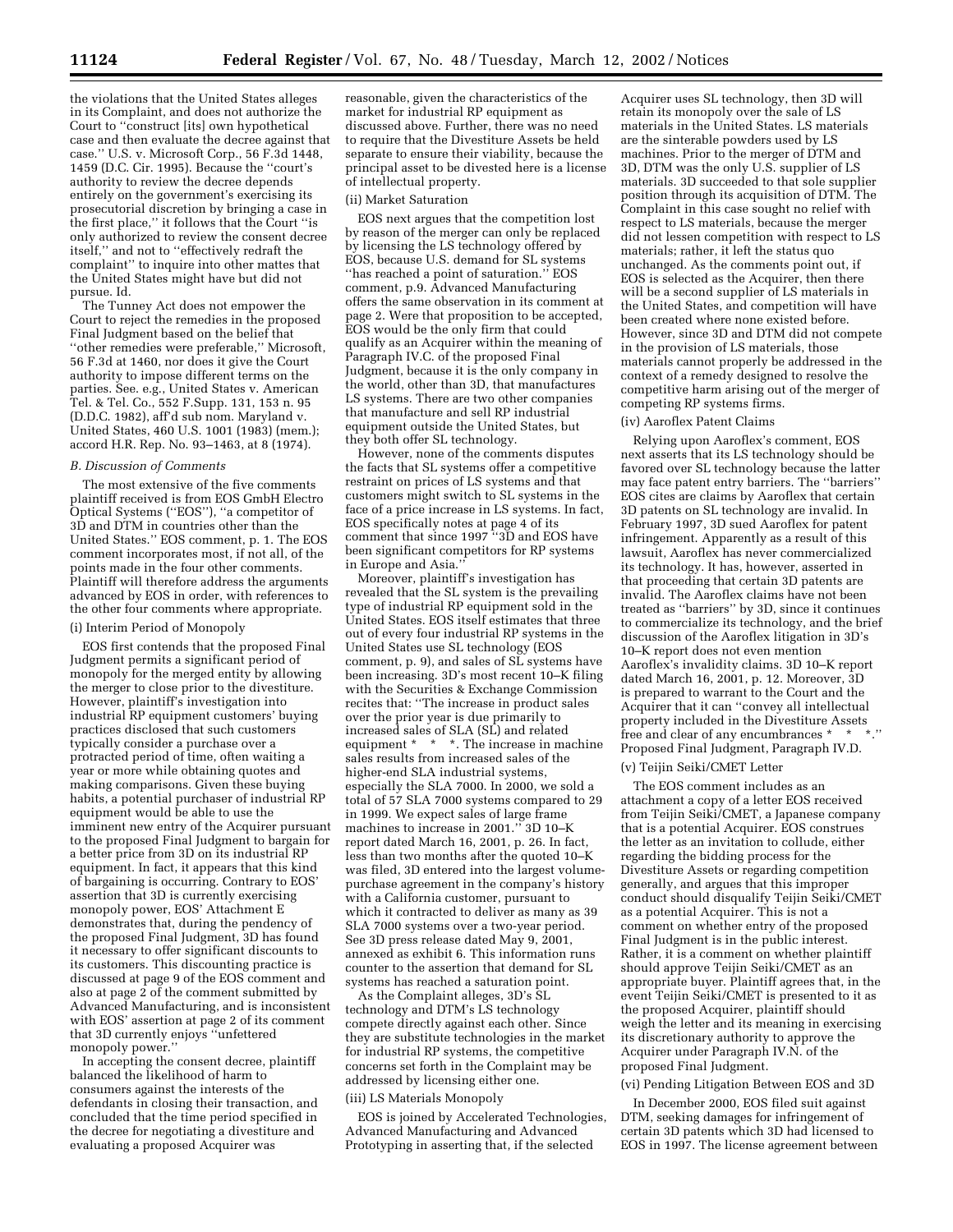EOS and 3D contains what EOS characterizes as a ''Non-Suit Provision,'' which bars EOS from asserting infringement claims against 3D based upon the patents 3D licensed to EOS ''at any time, for any reason, during the term of the License Agreement.'' See Attachment A to EOS comment. Following consummation of the merger between 3D and DTM, 3D filed a motion invoking the Non-Suit Provision to prevent EOS from collecting damages for infringement after the date of the merger, because the allegedly infringing products are now being sold by 3D instead of DTM.

Citing United States v. Microsoft Corporation, 56 F.3d 1448 (D.C. Cir. 1995), EOS contends that the Court should take 3D's motion into account in making its public interest determination under 15 U.S.C. 16(e)(2) because ''[a]mong the factors that the Court is to consider in conducting its public interest inquiry is whether entry of the proposed Final Judgment 'will result in any positive injury to third parties.'" EOS comment at p. 11, quoting Microsoft Corporation, 56 F.3d at 1461, n.9. However, whatever ''positive injury'' EOS may suffer results not from the proposed Final Judgment but from the broad language of the Non-Suit Provision. The meaning and effect of the contractual relationships between 3D and EOS are properly left to the court before which those issues are now pending.

(vii) Austin Plant and Service Personnel

EOS mistakenly asserts, at page 13 of its comment, that the Divestiture Assets include 'an option for the Acquirer to purchase DTM's plant located in Austin, Texas,'' drawing from this an inference that the Department misunderstands fundamental concepts of the RP industry. In fact, the proposed Final Judgment merely recites that the plant can be included among the assets to be conveyed, meaning that the Acquirer may, at its option, assume whatever interest DTM had in the plant: owned property may be conveyed by purchase, and leased property may be conveyed by a lease assumption. EOS misconstrues the CIS reference to an ''option to purchase the [DTM] plant'' to mean the full assumption of ownership, when in reality it means the Acquirer has the option to ''purchase'' 3D's interest in the plant, whatever form that interest might take.

EOS also suggests that the consent decree should have done more to facilitate the hiring of service personnel from 3D by the Acquirer. The provisions contained in Paragraph IV.I. of the proposed Final Judgment adequately protect the Acquirer's ability to recruit 3D service personnel. That paragraph requires defendants to waive any non-compete clauses in agreements with present or former employees, and prohibits defendants from interfering with any negotiations by the Acquirer to employ any of defendants' present or former employees for a period of two years. Further, each firm that manufactures RP systems outside of the United States currently employs its own service personnel, and has developed its own programs and methods for training them on its own machines. It is not, therefore, a foregone conclusion that the Acquirer would rely upon recruitment of 3D personnel,

trained on 3D machines, to build up its U.S. service network.

(viii) Second Comment Period

EOS suggests that there be a second comment period in this case, following the proffer of a proposed Acquirer by 3D but preceding plaintiff's approval of an Acquirer. EOS comment, p. 15. Plaintiff objects to the proposed second round of comments for three principal reasons.

First, such a procedure would be inconsistent with procedures that courts have routinely applied in reviewing proposed Final Judgments. Since the Tunney Act was enacted in 1974, the United States has negotiated hundreds of consent decrees in merger cases. In each instance, the public had an opportunity to comment upon the terms of the proposed Final Judgment. Often the court has proceeded to review and then enter the proposed Final Judgment before the acquirer of the divestiture assets has been selected, relying upon the United States to monitor the divestiture process. Plaintiff has been unable to identify a single instance in which a court deferred entry of a proposed Final Judgment that was otherwise in the public interest in order to receive a second round of comments regarding the divestiture selection process. EOS has provided the Court with no reason to deviate from the procedures that are routinely followed in other cases subject to the Tunney Act.

Second, such a procedure is unnecessary given the incentives and ability plaintiff has to assure that divestitures are accomplished in a manner that protects competition. After concluding that the proposed transaction between  $3\bar{D}$  and DTM would be anticompetitive, plaintiff agreed to the proposed Final Judgment as a way to preserve the competition that existed prior to 3D's acquisition of DTM. Accordingly, the proposed Final Judgment is designed to ensure that the Acquirer of the license will compete effectively against 3D and others in the industry, and that plaintiff conducts a thorough investigation before approving any particular Acquirer.

The proposed Final Judgment contains provisions that (1) give the United States sole approval of the Acquirer of the license, Paragraph IV. A., (2) set forth the standards that the United States applies in evaluating proposed purchasers, paragraph IV. N., and (3) require defendants to provide information to plaintiff about the process undertaken to select an Acquirer, as well as requiring information from defendants and the prospective purchaser for evaluation of the purchaser in Section VI. After obtaining notice that defendants have entered into a proposed transaction with a prospective purchaser, plaintiff will investigate the transaction and prospective purchaser, reviewing the selection process and analyzing the managerial and financial ability of the purchaser. The proposed Final Judgment gives plaintiff considerable access to details, often highly confidential, about prospective purchasers. Without such access, comments on specific proposed purchasers will lack the information necessary to aid an informed decision. In sum, the proposed Final Judgment's provisions empower the United States to review and approve the

proposed Acquirer of the license, and with these provisions, the United States is able to ensure that the Acquirer is capable of competing effectively in the relevant market.

Third, a second round of comments would itself create problems that might make divestitures in antitrust cases more difficult to accomplish promptly. It would potentially delay the achievement of effective remedies to anticompetitive mergers by delaying entry of the proposed Final judgment, and extending the divestiture deadlines contained therein. Any needless delay in the consummation of divestitures would deny the public the benefits of the competition contemplated by the proposed Final Judgment. A second round of public comments would also risk involving the Court in an inquiry that is not envisioned by the Tunney Act. Courts have repeatedly held that it is not within the ''public interest'' standard of the Tunney Act to determine the ''best'' remedy. See Western Electric, 993 F.2d at 1576.

Finally, in this case, a second comment period is plainly unnecessary. There are only three firms in the world that qualify as potential Acquirers, and the comments plaintiff has received demonstrate that industry participants are familiar with the firms and their technologies. Any issues pertaining to a particular potential Acquirer could and should have been addressed in the comment period provided by law, as EOS itself did in its discussion of the Teijin Seiki/ CMET letter.

For all of the foregoing reasons, the Court should reject EOS' proposal for a second round of public comments.

## *C. Recommendations Made in the Comments*

Significantly, none of the five comments recommends rejection of the proposed Final Judgment. In their respective comments, Aaroflex, Accelerated Technologies, Advanced Manufacturing and Advanced Prototyping all recommend that the LS technology be licensed instead of the SL technology, and offer observations about perceived advantages of the LS technology and perceived disadvantages of the SL technology. Plaintiff will consider and weigh all such observations when exercising its discretionary authority to approve the Acquirer of the Divestiture Assets.

Advanced Prototyping also recommends that the consent decree be ''amended in some fashion'' to address the possibility that the Acquirer may not compete aggressively or maybe unsuccessful. Advanced Prototyping comment, p.3. However, the decree already directly addresses these concerns by providing that the Acquirer must be a ''firm that currently manufacturers RP industrial equipment'' which, in plaintiff's sole discretion, ''has the intent and capability (including the necessary managerial, operational, technical and financial capability) of competing effectively \* \* \*.'' Proposed Final Judgment, Paragraphs IV. C&N. Moreover, in the unlikely event that the entrant fails, the license is transferable.

EOS ''recommends that DOJ or the Court modify the proposed Final Judgment so that a new competitor will be permitted to sell laser sintering (LS) RP systems and material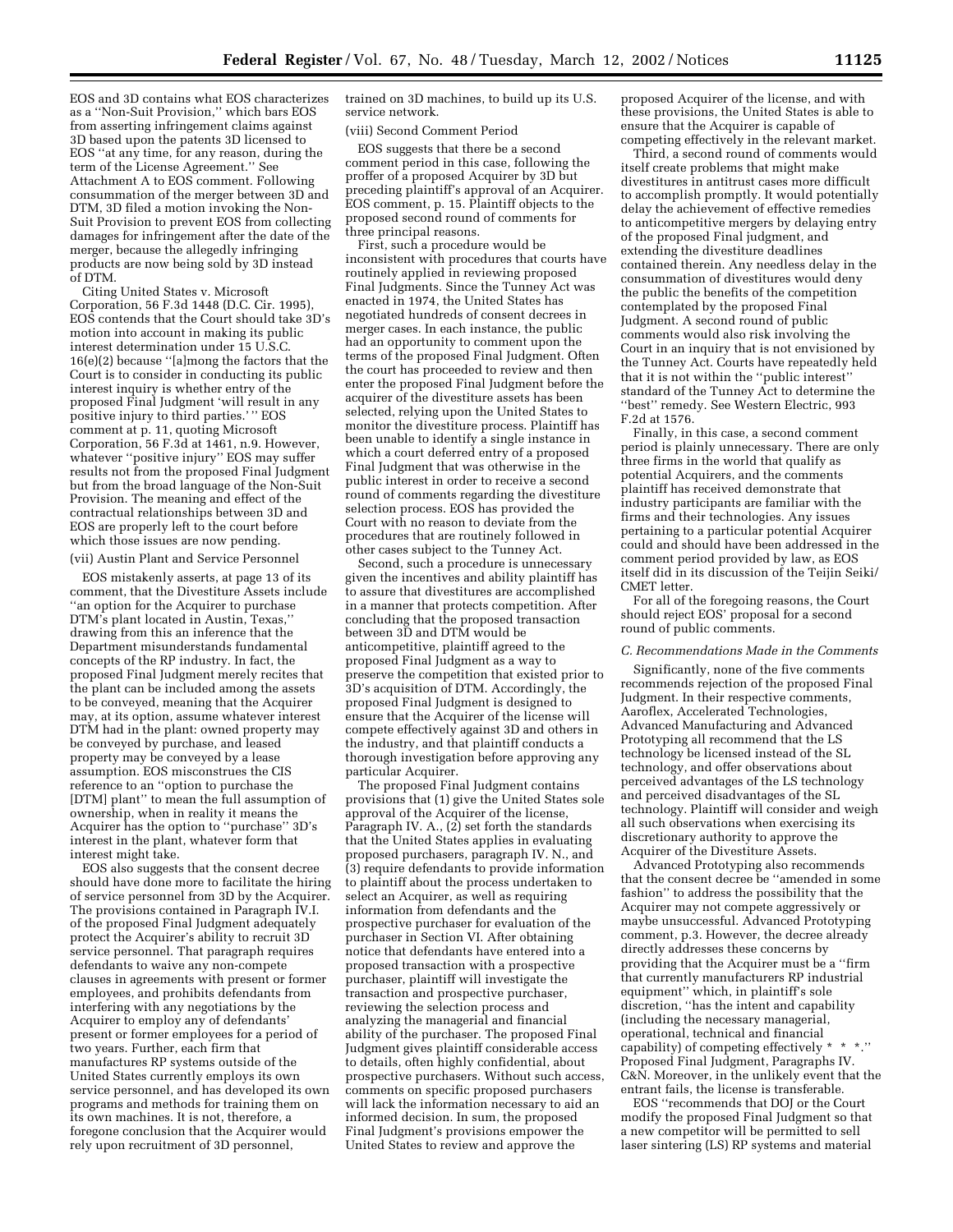in the United States, without regard to whether 3D licenses its stereolithography [SL] technology.'' EOS comment, p. 16. The principal difficulty with the EOS recommendation is that it is inconsistent with the theory of liability pleaded in the Complaint and the evidence that supports that liability. The Complaint alleges that ''[t]here are only three companies that develop, manufacture, and sell industrial RP systems in the United States'' (¶20), and that 3D, with its SL technology, and DTM, with its LS technology, ''compete directly against each other in the development, manufacture and sale of industrial RP systems and materials.'' (¶21). Because the merger reduces the number of U.S. competitors from three to two, the consent decree addresses that competitive concern by listing patent entry barriers so that another competitor using either the SL or LS technology can enter the U.S. market, thereby restoring the number of competitors to three.

To the extent EOS assets that a divestiture of LS technology is needed to preserve competition for industrial RP systems, it overlooks the weight of the evidence that SL and LS compete directly against each other. Consistent with the Complaint, and indeed with the history of competition between 3D (an SL firm) and DTM (an LS firm), the license of either SL *or* LS technology will preserve competition in the industrial RP systems market. Accordingly, plaintiff submits the EOS' recommendation to modify the proposed Final Judgment to require the licensing of LS technology must be rejected because the Complaint in this case offers no basis for its implementation.

## **III. Conclusion**

None of the comments received by plaintiff in this case takes the position that the proposed Final Judgment is not in the public interest within the meaning of 15 U.S.C. 16(e), and that it should accordingly be rejected by the Court. Instead, the comments offer suggestions for modification of the proposed Final Judgment or observations about which company might make the most suitable Acquirer in order to remedy the harm alleged in the Complaint.

After careful consideration of the comments, the United States has affirmed its conclusion that entry of the consent decree will provide an effective and appropriate remedy for the antitrust violation alleged in the Complaint, and is in the public interest. The proposed modifications that seek a different remedy are inconsistent with the theory of the Complaint in this case, and must therefore be rejected. The observations regarding factors that should be considered in determining whether a proposed Acquirer has the intent and capability of competing effectively in the business of selling and servicing RP Industrial Equipment can and will be taken into account when the United States fulfills its responsibilities to approve a buyer under Paragraph IV.N. of the proposed Final Judgment.

Accordingly, the United States will move the Court to enter the proposed Final Judgment after the public comments and this Response have been published in the **Federal Register** as 15 U.S.C. 16(d) requires.

Dated: February 15, 2002, Washington, DC Dando B. Cellini,

Stephen A. Harris,

*U.S. Department of Justice, Antitrust Division, Litigation II Section, 1401 H Street, NW., Suite 4000, Washington, DC 20530, (202) 307–0829.*

# **Certificate of Service**

I hereby certify that I caused a copy of the foregoing Response to Public Comments to be served by mail and facsimile transmission, this 15 day of February, 2002, upon the following counsel of record for defendant 3D Systems Corporation:

- Charles E. Biggio, Esq., Akin, Gump, Strauss, Hauer & Feld LLP, 590 Madison Avenue, New York, NY 10022, (212) 872–1010, *Fax:* (212) 407–3210.
- David Donohoe, Esq. (#3426), Akin, Gump, Strauss, Hauer & Feld LLP, 1333 New Hampshire Avenue, NW, Washington, DC 20036, (202) 887–4000, *Fax:* (202) 887– 4288.
- John A. Herfort, Esq., Gibson, Dunn & Crutcher LLP, 200 Park Avenue, New York, NY 10166, (212) 351–3832, *Fax:* (212) 351– 3832.
- Stephen A. Harris,

*U.S. Department of Justice, Antitrust Division, Litigation II Section, 1401 H Street, NW., Suite 3000, Washington, DC 20530 (202) 514–4901.* November 19, 2001.

## **Via Overnight Mail and Facsimile**

J. Robert Kramer II, Chief, Litigation II Section, Antitrust Division, U.S. Department of Justice, 1401 H Street, NW., Suite 3000, Washington, DC 20530.

*Re: Comment on Settlement Agreement Reached in United States v. 3D Systems Corporation and DTM Corporation*

#### Dear Mr. Kramer:

As the Chairman and Chief Executive Officer of Aaroflex, Inc., I submit the following comments on the settlement terms agreed to by the Department of Justice (''DoJ'') to settle its case against the merger of 3D Systems, Inc. and DTM Corporation.

In 1995, DuPont granted North American rights under its stereolithography patents to Aaroflex. Aaroflex continued to develop the technology and began to offer an advanced sterolithography system for sale in the United States. In February of 1997, 3D Systems sued Aaroflex alleging that Aaroflex's very advanced stereolithography system infringed six of 3D Systems' patents. Specifically, 3D Systems asserted that Aaroflex's stereolithography products produced under the DuPont patents infringe the following patents: U.S. Patent Numbers 4,929,402; 5.174,931; 5,059,359; 5,137,662; 5,184,307; and 5,571,471. 3D Systems subsequently added two other patents, U.S. Patent Numbers 4,999,143 and 5,902,537. 3D Systems also removed one of the patents, U.S. Patent Number 5,571,471. Aaroflex has vigorously defended itself, and maintains that its products do not infringe any patents of 3D Systems. In fact, Aaroflex maintains that the patents being asserted by 3D Systems are invalid. Aaroflex's invalidity claims are presently pending in the action *3D Systems,*

*Inc.* v. *Aarotech Laboratories, Inc. et al.,* United States District Court, Central District of California, Case No. 97–0231 AJW.

In reviewing the settlement agreement among the DoJ, 3D Systems, and DTM, I noticed that 3D Systems and DTM have warranted ''that they have the authority to convey all intellectual property included in the Divestiture Assets *free and clear of any encumbrances*. . . .'' Section IV(D) of the Settlement Agreement (emphasis added). Notably, each one of the patents subject to Aaroflex's invalidity claims is ''included in the Divestiture Assets'' as defined in the settlement agreement and identified in Appendix 1 to that agreement. Those patents are clouded by Aaroflex's invalidity claims. As a result, 3D Systems/DTM cannot convey them ''free and clear of any encumbrances.'' On the contrary, should 3D Systems/DTM license its stereolithography patents to, for example, Teijin Seiki, then Aaroflex would assert its rights under the DuPont patents against Teijin Seiki (or any other licensee of 3D Systems' Stereolithography patents) if the licensee attempts to sell stereolithography equipment in the United States.

For your background, Teijin Seiki acquired the Asian rights to DuPont's stereolithography patents about two years before Aaroflex acquired its North American rights under the DuPont patents. 3D Systems filed a patent infringement action against Teijin Seiki in Osaka, Japan in 1997—the same year in which 3D Systems brought its patent infringement action against Aaroflex. Given that they were both licensees under DuPont's stereolithography patents, Aaroflex and Teijin Seiki cooperated in asserting their defenses against the patent infringement actions of 3D Systems. Teijin Seiki successfully asserted an invalidation claim against one of 3D System's patents. 3D Systems appealed that decision. Teijin Seiki has since acquired a company called NTT– Data CMET Inc. I believe that 3D Systems and CMET had entered into a cross-licensing agreement previously to settle patent litigation. Thus, as a result of its acquisition of CMET, Teijin Seiki effectively became a party to that cross licensing agreement with 3D. Based upon that cross-licensing agreement, I believe that 3D Systems has since settled its Japanese litigation with Teijin Seiki. Since its acquisition of CMET, Teijin Seiki will no longer cooperate with Aaroflex in defending the action brought by 3D Systems.

In order to comply with the DoJ settlement terms, I expect 3D Systems to license its U.S. Stereolithography patents to Teijin Seiki/ CMET. Such a licensing agreement will be a direct byproduct of the cross-licensing agreement between 3D Systems and Teijin Seiki/CMET and I believe it would be entered into with the intention to hinder Aaroflex's ability to succeed in its litigation with 3D Systems.

The United States District Court for the District of Columbia should modify the proposed Final Judgement to require that 3D Systems license (for use) DTM's sintering patents. The entry of the settlement terms as they currently exist would: (1) effectively encourage infringement of Aaroflex's patent rights under DuPont's patents; and (2) ensure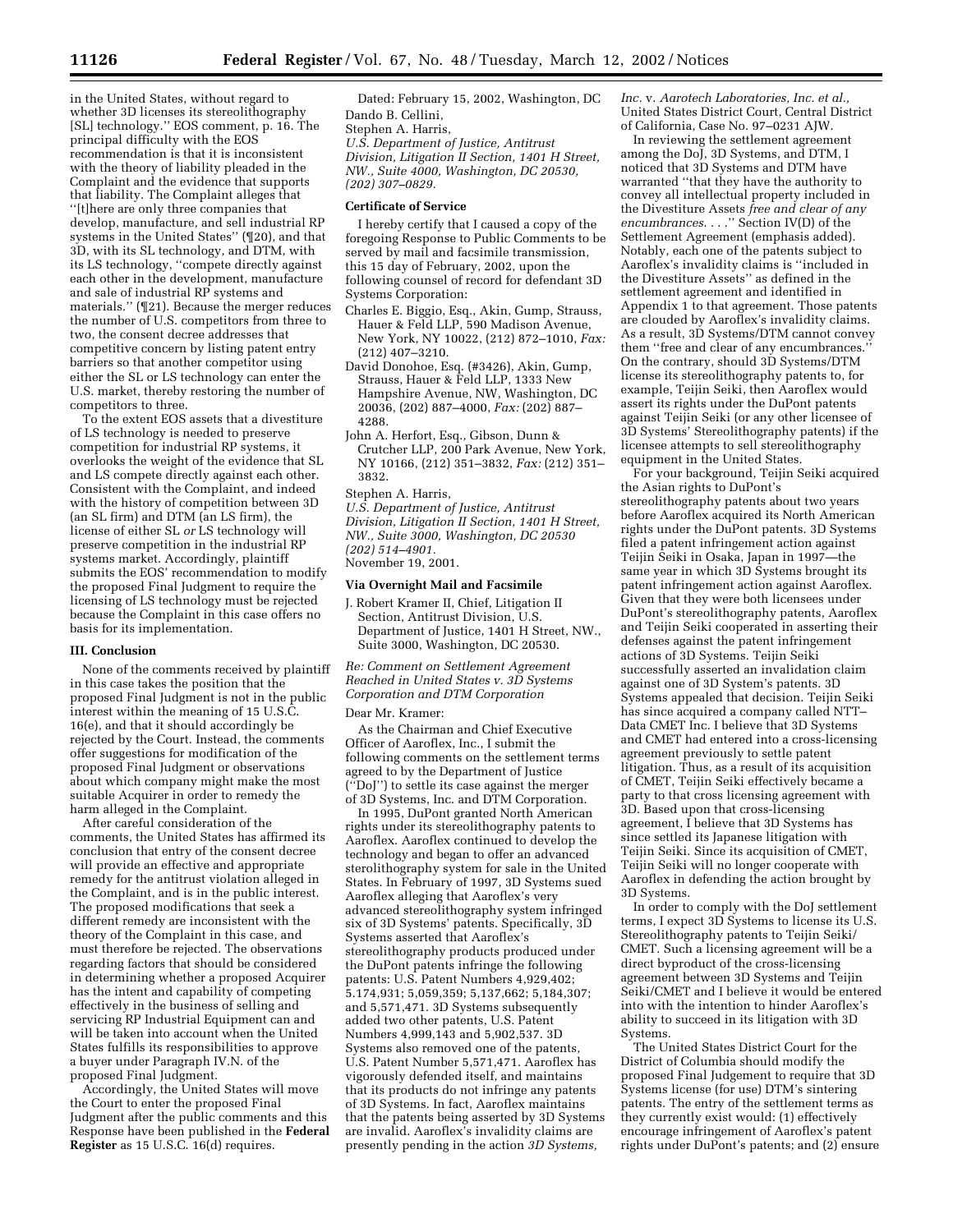that any licensee of 3D Systems's stereolithography patents that attempts to sell products in the United States will have to defend itself against the assertion of Aaroflex's patent rights.

If you would like to discuss these comments, please contact me.

Yours truly,

## Albert Young,

*Chairman & Chief Executive Officer, Aaroflex, Inc., 8511 Rixlew Lane, Manassas, VA 20109, (703) 573–0690.*

J. Robert Kramer II, Chief Litigation II

Section, Antitrust Division, U.S. Department of Justice, 1401 H Street, NW., Suite 3000, Washington, DC 20530.

Dear Mr. Kramer,

I am writing to you in regards to the United States V. 3D Systems Corporation proposed final judgment and competitive impact statement. (civil action no. 1:01CV01237)

I am the General Manager of a leading rapid prototyping service bureau, Accelerated Technologies, Inc., and have been in this type of business since 1989. We utilize both the SLS and SLA technologies that 3D Systems now offers. Of most interest to ATI is the availability of materials for both processes. Currently, there are several vendors besides 3D Systems that sell resin for the SLA process but the only materials available for SLS are those sold by 3D Systems. These SLS materials are sold at a substantially higher price that what they could be purchased for from foreign competition. 3D Systems has made it clear that they would seek legal action against any customer of theirs that buys material from anyone other than themselves. We are being forced to pay 40% more for materials than our foreign competitors and are therefore unable to compete in most foreign markets.

It is also our belief that the SLS technology has the most potential for growth, especially in the area of Rapid Manufacturing. The availability of materials with advanced mechanical properties, such as Nylon and metal, make SLS the logical choice for this type of application. There is currently SLS equipment available that will produce direct metal parts for manufacturing that ATI is unable to acquire because of 3D's monopoly.

It is our understanding that 3D Systems is required to license either the SLS or SLA process to a competitor to satisfy the aforementioned final judgement. If that license were to be for the SLA process, we would see little change in current conditions. There would still be multiple vendors selling SLA resins at competitive prices and 3D would maintain their monopoly of SLS materials. It would also be very difficult for any SLA vendor to penetrate the strong market share that 3D holds.

We believe that a license granted for the SLS process would encourage more competition and would be of greater benefit to the entire industry.

Please feel free to call me with any questions.

Dated: November 12, 2001.

Regards,

Mike Durham,

*General Manager.*

## November 21, 2001.

J. Robert Kramer II, Chief, Litigation II Section, Antitrust Division, U.S. Department of Justice, 1401 H Street, NW, Suite 3000, Washington, DC 20530.

## **Re: Public Comment on the Settlement of United States v. 3D Systems Corporation and DTM Corporation**

#### Dear Mr. Kramer,

I am the president of Advanced Manufacturing & Engineering Services, hereinafter referred to as Advanced. Advanced is a corporation located in Nevada, Iowa providing design engineering, rapid prototyping and plastic injection molding services to its customers. I wish to make the following comments on the proposed Final Judgement in the Department of Justice's case against the merger of 3D Systems and DTM Corporation.

In order to promote competition in the United States rapid prototyping industry, the proposed Final Judgement must be amended to require that 3D license its newly acquired selective laser sintering technology. As I understand it, the proposed Final Judgement permits 3D to choose which technology (stereolithography or selective laser sintering) it will license. This a mistake. Based upon the present conditions in the United States RP industry, it is a certainty that 3D will license its stereolithography technology, and by doing so 3D will be able to maximize its market power.

First, the rapid prototyping market in the United States for stereolithography technology has reached a point of saturation. I would estimate that three out of every four industrial rapid prototyping system in operation in the United States utilizes stereolithography technology. As a result, for the foreseeable future, the growth potential for stereolithography systems in the United States is very low. As evidence of this state of market saturation, one only need to look at the present rebate program offered by 3D. 3D is offering a rebate of up to \$200,000.00 on its largest stereolithography system, a 29% reduction. It is readily apparent that 3D is experiencing a significant decrease in sales of its stereolithography systems. A newly licensed stereolithography firm would have to contend with this state of market saturation as well as with 3D's installed based of customers. Given that, its prospects for any measurable success would be slim. More likely, the newly licensed stereolithography would have little to no procompetitive effect on the market for industrial rapid prototyping systems in the United States.

On the other hand, there is a substantial opportunity for growth in the United States market for industrial rapid prototyping systems employing selective laser sintering (SLS) technology. SLS prototypes are more durable and have a larger range of applications due to the variety of materials available. SLS is also moving in the direction of rapid manufacturing, meaning companies will not only produce prototypes, but finished products using this technology. Second, 3D is now the only supplier of sintering powder material in the United States. By licensing its technology to a

stereolithography firm, 3D will maintain this monopoly position and continue to harm U.S. competition in the rapid prototyping industry. 3D currently charges extremely high prices for the powder material used in the SLS process. If allowed the powders could be purchased direct from the powder manufacturer for as little as \$10.00/lb, 3D charges \$65.00/lb. If competition were realized the cost of this material would level out to a more reasonable level. There is evidence of this in the European market where 3D competes with EOS. The same material there sells at \$35.00/lb. This price differential in powder material does not allow U.S. companies the opportunities to compete on a global scale.

In conclusion, licensing a stereolithography firm will not promote competition in the United States rapid prototyping industry. Instead, it would only fortify 3D's present monopoly position. The proposed Final Judgement should be modified to require that 3D license its laser sintering patents to another company currently manufacturing and selling commercial SLS equipment. Presently EOS is the only other laser sintering firm in the world. Licensing EOS is the only way to replace the competition that has been lost by the merger of 3D and DTM.

I am willing to discuss these comments with you if you have any questions about the information that I have provided.

Sincerely,

Daryl Michael,

*President, Advanced Manufacturing & Engineering Services.*

# **Advanced Prototyping, Inc.**

November 21, 2001.

J. Robert Kramer II, Chief, Litigation II Section, Antitrust Division, U.S. Department of Justice, 1401 H Street, NW., Suite 3000, Washington, DC 20530.

# **Re: Comment on Proposed Final Judgement in United States v. 3D Systems Corporation and DTM Corporation**

#### Dear Mr. Kramer:

I write in response to the invitation for the submission of comments on the terms of the proposed final judgement in United States v. 3D Systems Corporation and DTM Corporation. I am the president of Advanced Prototyping, Inc. ("API"). API operates both stereolithography (''SL'') and laser sintering (''LS'') machines, which the Department of Justice refers to as rapid prototyping (''RP'') industrial equipment. API is an RP service bureau. As the DOJ is aware, RP ''service bureaus'' produce prototypes of molds, models, prototypes, as well as other threedimensional objects at their customer's request. API utilizes powders (''LS material'') and resins (''SL material'') in conjunction with its LS and SL RP equipment to produce those objects for its customers. API provides RP services to commercial customers in the United States and Canada. API has been in business for 5 years and has over 400 customers. Service bureaus, like API, account for a significant amount of 3D's and DTM's sales of RP equipment as well as the sales of LS material and SL material in the United States.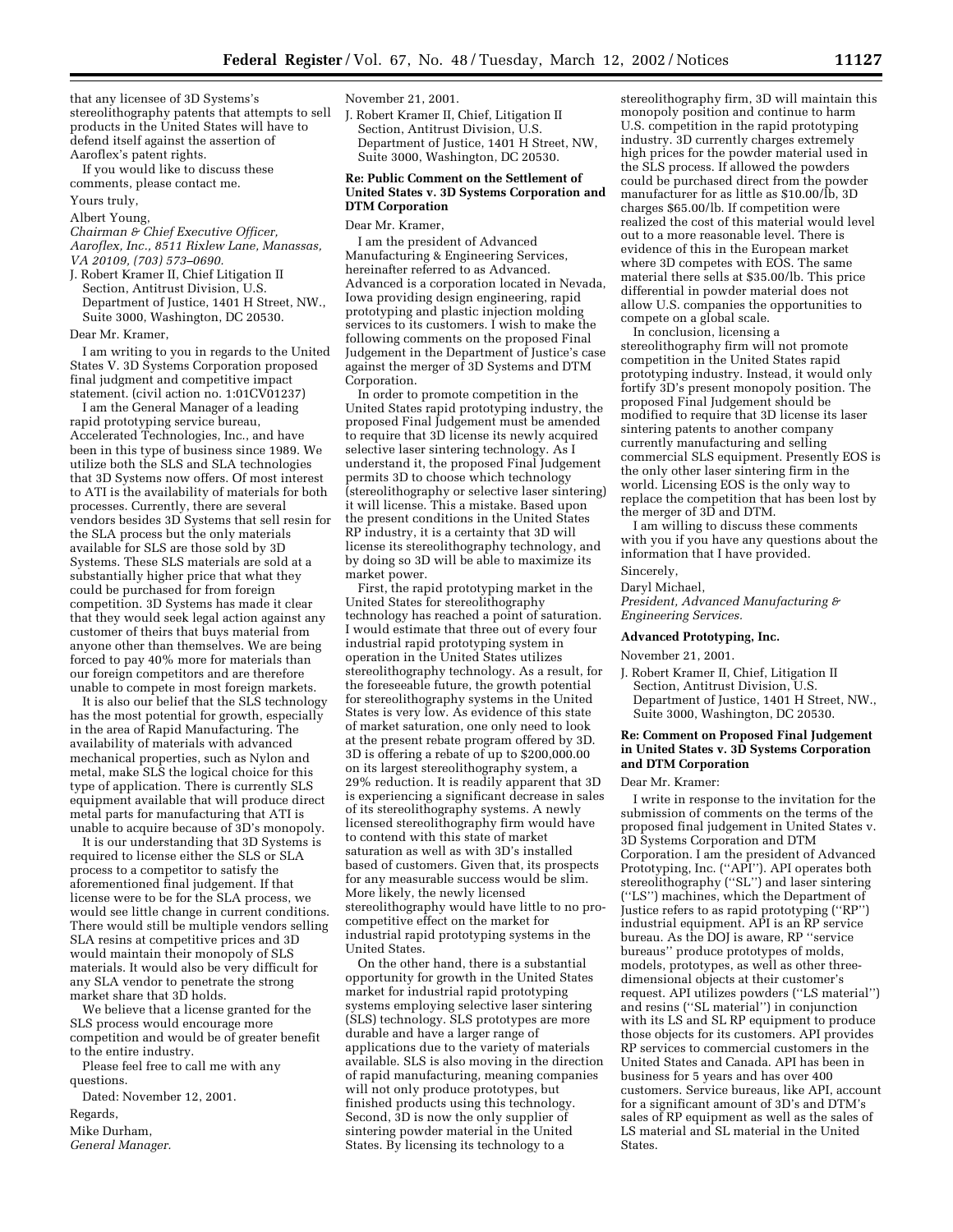Since the announcement of the proposed merger of 3D Systems, Inc. (''3D'') and DTM Corporation (''DTM''), API has been concerned about the adverse effects that the combination would have on the RP industry in the United States because of the elimination of competition between the SL and LS RP technologies. API was concerned that, as a result of the transaction, the merged company would have the ability to significantly raise the prices of its RP equipment as well as the LS material and the SL material (collectively ''RP materials'') used in the RP industrial equipment market to produce the three-dimensional objects. Additionally, API believed that the combination of 3D and DTM would hinder innovation in the RP industry. API was pleased to learn that the DOJ was similarly troubled by the proposed combination and filed a lawsuit to prevent it from occurring. However, after reviewing the proposed settlement terms agreed to by the DOJ, API remains concerned.

From its review of the proposed Final Judgement, API understands that the DOJ agreed to settle its lawsuit based upon a commitment from 3D to license (for use) either its LS-related patents or its SL-related patents to a company that is currently in the business of manufacturing and selling such RP equipment—leaving it to 3D to select which technology will be licensed. All such companies are located outside of the United States. Yet, the proposed Final Judgement does not seem to include any terms designed to ensure that the licensee successfully enters the United States RP market. Additionally, the DOJ apparently permitted the proposed transaction to close prior to the required licensing being finalized. The merger was completed in August of this year, and as a result the merged entity is presently enjoying the monopoly in the United States market for RP equipment and RP materials that the DOJ sought to eliminate.

Unfortunately, the proposed Final Judgement does not adequately address the adverse competitive effect of the combination of 3D and DTM. API's most significant concerns with the terms of the proposed Final Judgement are the following: (1) There remains a possibility of the permanent loss of a competing supplier of LS RP equipment and LS material in the United States; (2) it does not ensure that the licensee will successfully enter the United States; and (3) the monopoly position of 3D in the United States LS material market may remain undisturbed.

# *A Competing Supplier of LS RP Equipment and LS Material May Be Lost*

As a result of the combination of 3D and DTM, the consumers in the United States RP industry have lost a competitive independent source of LS RP equipment and LS material. Nevertheless, the proposed Final Judgement does not require that 3D license its LS technology, but instead it permits 3D the option of licensing its SL technology. If 3D licenses its SL technology, then the competition in United States that existed prior to the merger will have been permanently lost. Moreover, after granting a license under its SL patents, 3D (an SL

company) will undoubtedly aggressively promote its SL technology even more in an attempt to maintain its strong position in the United States markets for SL RP equipment and SL material. Meanwhile, 3D can be expected to give little attention to its newlyacquired LS business. Such lack of attention would necessarily harm U.S. consumers of LS RP equipment and LS material.

LS technology is generally regarded in the RP industry as having greater growth potential than SL technology. The LS technology produces a more durable and functional object, while objects produced through SL technology are more malleable. Also, the accuracy of the LS technology has been greatly improving over the last several years. The LS technology and the LS material are closer to achieving what is expected to be the future of the United States RP industry: Rapid manufacturing. Without an independent entity pushing for innovative developments in LS technology, 3D will be allowed to dictate the pace of that innovation. Given that 3D would be competing with its SL licensee and otherwise occupied with maintaining its SL market position, it will have no incentive to take any action (such as efforts to develop its LS technology) that may further erode its strength in the United States SL market. Consequently, API expects that innovative activity in United States in the field of LS technology can be expected to slow to a crawl or stop completely unless 3D is required to license its LS technology to an independent entity. If 3D is not required to do so, then United States customers in the RP industry will undoubtedly be harmed by the lack of competition from an independent entity that has the ability and incentive to conduct research and development in the field of LS technology.

## *Uncertainty of the Proposed Licensing Solution*

The proposed Final Judgement makes no provision for the possibility that the licensee may not aggressively undertake to exercise its rights under the license, or the possibility that the licensee's attempt to enter the United States RP industry is unsuccessful. In the event that either one of these possibilities becomes a reality, the settlement terms will be effectively meaningless and 3D will continue to have the monopoly they presently have. The proposed Final Judgement should be amended in some fashion to account for the occurrence of either contingency. There should be some oversight of the selected licensee's operations in the United States, and a requirement that 3D license their relevant technology to another company if the initial licensee does not successfully enter the United States within a certain time period. We suggest that if the licensee does not make at least \$20 million of sales in the United States over its first complete year of operations, then the DOJ should revisit the situation and decide if 3D should license its technology to another company, in order to promote competition.

Moreover, if 3D were to license its SL patents instead of its LS patents then the likelihood of the licensee failing to successfully enter the United States market

would increase. Any SL licensee will be faced with the formidable task of penetrating 3D's well-established base of SL customers in the United States. The SL licensee would have to expend considerable time and resources before even having a hope of experiencing any success in the United States.

# *3D Is Free to Keep Its Monopoly on LS Material*

The sale of RP materials represents a substantial portion of the costs for customers in the RP industry. For example, since we started our business API has spent 10% of our gross income on material. Following the merger of 3D and DTM, 3D is now one of two SL material suppliers in the United States. Should 3D choose to license its SL patents and not its LS patents, then 3D's monopoly of the United States market for LS material will continue. API believes that 3D will take aggressive action to exploit its position in the United States market for RP materials.

The District Court and the DOJ should be aware of the actions that 3D has taken since the settlement with the DOJ was reached and the merger was closed. Since that time, 3D has acquired RPC Ltd. (previously an independent Swiss SL material manufacturer and developer). Also, 3D's distribution and development agreement with Vantico Inc. (a manufacturer and developer of RP SL material) has terminated. 3D is currently involved in a dispute with Vantico about whether Vantico can sell its SL materials in the United States independent of 3D. Through those two actions, 3D has reduced the number of sellers of SL material in the United States from three to two. API expects to be paying more in the near future for the SL material that it must purchase in order to run its SL machines. When coupled with 3D's monopoly in the LS material market, United States consumers of RP material are harmed even further. In order to lessen the harm to competition in the United States RP materials market, the proposed Final Judgement should be modified to require that 3D license its patents that cover LS material regardless of whether it grants any license under its SL patent pursuant to its settlement with the DOJ.

# *Conclusion*

The DOJ or the United States District Court for the District of Columbia should modify the proposed Final Judgement to require the licensing of 3D's LS technology in order to encourage innovation in SL technology, and to maintain a competing source of SL RP equipment and material. The proposed Final Judgement should also be modified so as to include terms that do more to ensure the successful entry of the licensee of 3D's RP technology into the United States RP market.

Please contact me if you have any questions about the information that API has provided in these Comments.

# Sincerely yours,

Ernie Guinn, *President, Advanced Prototyping, Inc., 2269 Star Court, Rochester Hill, MI 48309, (248) 853–8256.*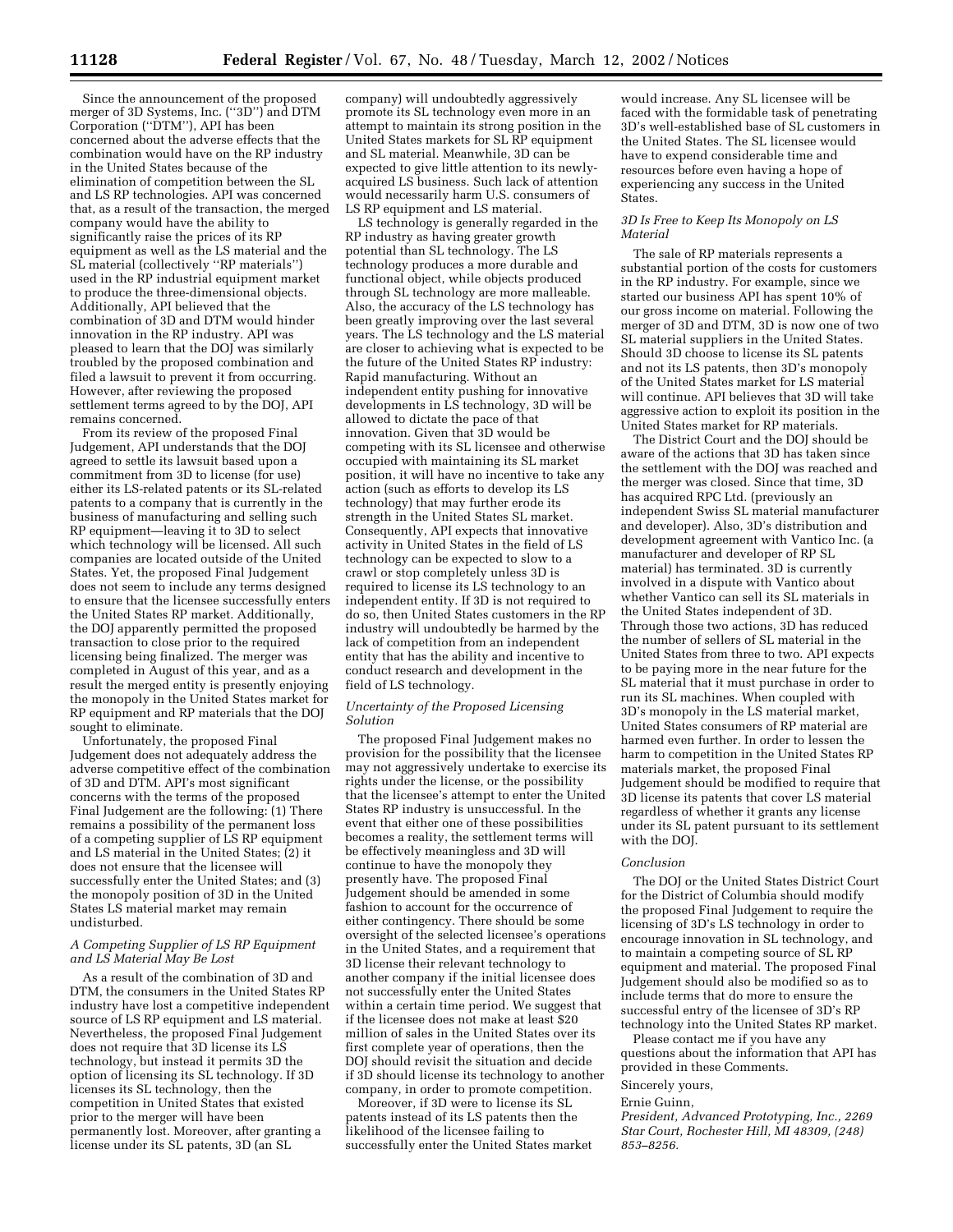## November 21, 2001.

## **Via Courier and Facsimile**

J. Robert Kramer II, Chief, Litigation II Section, Antitrust Division, U.S. Department of Justice, 1401 H Street, NW., Suite 3000, Washington, DC 20530.

*Re: Proposed Final Judgment in United States v. 3 D Systems Corporation and DTM Corporation*

## Dear Mr. Kramer:

EOS GmbH Electro Optical Systems (''EOS'') submits the following comments to the U.S. Department of Justice, Antitrust Division (''DOJ'' or the ''Antitrust Division''), regarding the settlement agreement reached between the Antitrust Division and 3D Systems Corporation (''3D'') and DTM Corporation (''DTM'') to settle DOJ's antitrust lawsuit against the merger of 3D and DTM. United States v. 3D Systems and DTM Corp., Civil Action No. 1:01CV01237 (D.D.C. filed June 6, 2001). EOS is a competitor of 3D and DTM in countries other than the United States, and EOS is a knowledgeable industry participant.

## **Introduction**

The proposed Final Judgment has already permitted the merger of 3D and DTM (the 'Merger'') to occur, subject to provisions of the proposed Final Judgment, which DOJ asserts will adequately cure the harm to competition in the United States that the Merger has caused. However, EOS has serious concerns that the proposed Final Judgment does not adequately address the competitive problems that DOJ identified in its Complaint.

First, the proposed Final Judgment permits a significant period of monopoly for the combined 3D and DTM. By allowing the merger to be consummated prior to any divestiture being made, DOJ has permitted the creation, for at least a significant interim period, of the very monopoly that DOJ had challenged in its Complaint. 3D's unfettered monopoly power since the merger is raising additional barriers for potential new competitors to enter into in the market for industrial rapid prototyping (''RP'') systems and materials in the United States. Any potential Acquirer of the Divestiture Assets will face a thoroughly entrenched monopolist by the time it possibly could begin U.S. sales.1

Second, as a result of the Merger, the United States industrial RP systems and materials markets have lost the competition supplied by an independent laser sintering firm. The Antitrust Division's proposed Final Judgment, however, does not require that the specific type of competition that was lost be replaced. Rather, the proposed Final Judgment allows the merged parties to determine which of two differing technologies may be divested. Moreover, DOJ seems to have overlooked the fact that any Acquirer of the Divestiture Assets related to stereolithography, one of the two relevant

technologies, may still encounter significant patent barriers controlled by third parties.

Third, DOJ did not properly consider the harm that the proposed Final Judgment is causing to third parties. EOS' ability to litigate certain intellectual property rights that it owns is being harmed as a result of the Merger, which the proposed Final Judgment has permitted.

Finally, the proposed Final Judgment contains several provisions that indicate that the Antitrust Division does not correctly understand what is required to begin competing in the industrial RP systems and materials market in the United States.

As a result of these infirmities in the proposed Final Judgment, EOS requests that DOJ or the Court modify the proposed Final Judgment. Specifically, EOS requests that the proposed Final Judgment be modified in order to require that 3D license its laser sintering patents regardless of whether 3D licenses its stereolithography patents. Also, EOS requests that the proposed Final Judgment be modified in order to prevent its entry from inflicting further injury on EOS.

In order to ensure that the issues presented by the terms of the proposed Final Judgment are adequately considered, EOS requests that the Court hold a hearing to evaluate whether the Antitrust Division has sufficiently protected the public interest in reaching the settlement agreement reflected in the proposed Final Judgment.

## *I. The RP Industry*

A. RP Industry Background and Description of EOS

In its Complaint, DOJ accurately describes the fundamental aspects of the RP industry so that the public and the Court are able to understand the competitive effects of the Merger. To restate briefly these fundamental aspects, RP systems utilize ''computers and computer automated equipment to rapidly produce'' prototypes, molds, models, and other three-dimensional objects. See Complaint ¶ 10. The combined 3D/DTM manufactures and sells industrial RP systems that utilize the two most sophisticated technologies in the RP industry: Stereolithography and laser sintering. Stereolithography technology utilizes a liquid, photocurable plastic resin to create three-dimensional objects through radiation. Laser sintering technology creates threedimensional objects by employing a plastic powder that is solidified through the heat and energy supplies by a laser. Consistent with the Antitrust Division's allegation in its Complaint, EOS estimates that 3D and DTM have a combined eighty percent share, by revenue, of the industrial RP systems and materials market in the United States.

EOS is a German corporation, headquartered near Munich. EOS manufactures and sells industrial RP systems and materials. The RP systems manufactured by EOS utilize laser sintering technology. EOS sells its laser sintering RP systems and materials primarily in Europe and Asia. EOS is the only company in the world other than DTM (now part of 3D since the Merger) that has developed and manufactured laser sintering RP systems and materials. The Antitrust Division has recognized that ''3D

and DTM face rigorous competition from . . . Electro Optical Systems, based in Germany.'' See Competitive Impact Statement at 66 FR 49209.

However, EOS makes no sales of its laser sintering RP systems in the United States. This is primarily because of assertions by DTM, and now by 3D following the Merger, of certain U.S. patent barriers. This intellectual property barrier to sales in the United States by foreign companies is one reason that DOJ concluded that the United States constitutes a distinct geographic market for RP systems and materials. See Complaint ¶¶ 16–19. The DOJ also recognized that the patent rights controlled by 3D and DTM were a primary reason for the anticompetitive effects caused by the Merger. See Complaint ¶ 28. Similarly, 3D and DTM recognized the large patent barrier their combined portfolios represent. According to the Complaint, the investment banking firm retained by 3D to advise on the Merger reported that 3D's management believed that ''following the merger, [3D] will have a significantly strong patent portfolio to prevent others from competing in the United States.'' *Id.*

B. EOS's Relationship and Competition With 3D

EOS and 3D have a unusual relationship that DOJ and the Court must understand in order to appreciate the harm that the proposed Final Judgment, as explained in more detail below (see Section IV.), has had on EOS specifically and on possible new competition in the United States generally. The unusual relationship between 3D and EOS is that, while EOS is a competitor of 3D, EOS is also a licensee under all of 3D's patents. EOS utilizes the patents that it licenses from 3D, as well as other technology EOS owns, to produce laser sintering RP systems that compete with 3D's RP Industrial Equipment.

Prior to the Merger, 3D owned an extensive patent portfolio that both 3D and EOS believe cover significant portions of both the stereolithography and the laser sintering technologies used in the RP industry. In a series of transactions between 3D and EOS in 1997, EOS licensed from 3D the exclusive right to produce and sell laser sintering RP systems under the 3D patents. See August 27, 1997 License Agreement between 3D Systems Corporation and EOS GmbH (''1997 3D/EOS Licensing Agreement'') (Attachment A). Following the execution of the 1997 3D/EOS Licensing Agreement, and until the Merger, 3D manufactured and sold only stereolithography RP systems. EOS manufactures and sells only laser sintering RP systems. As a result of the 1997 3D/EOS Licensing Agreement, both companies in part use technology protected by the same patents. Since the 1997 3D/EOS Licensing Agreement became effective, 3D and EOS have been significant competitors for RP systems in Europe and Asia, but not in the United States, where DTM's assertions of intellectual property barriers have inhibited EOS from entering the market.

# C. EOS Competition with DTM

At the time that 3D and EOS entered into the 1997 3D/EOS Licensing Agreement, DTM

<sup>1</sup>To extent possible, EOS uses terms as defined in the Complaint and the proposed Final Judgment. Capitalized terms denote the definitions in the Complaint and the proposed Final Judgment, unless otherwise indicated.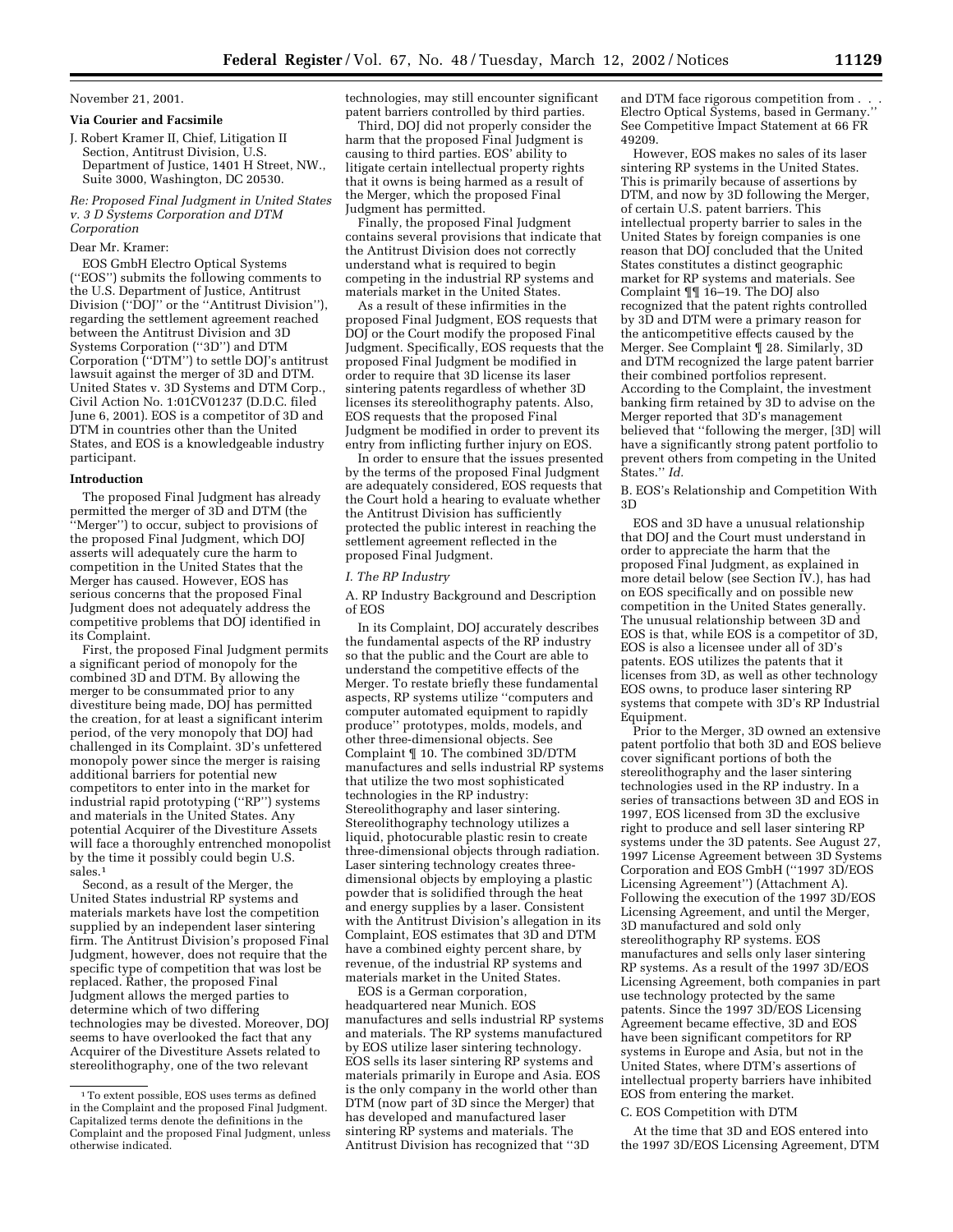was making commercial sales of its laser sintering RP systems and materials. DTM's and EOS' laser sintering RP systems use similar technologies and similar sintering RP material. DTM and EOS directly compete in Europe, Asia, and elsewhere, but not in the United States.

D. The Inability of EOS To Compete in the United States Has Resulted in Much Higher U.S. Prices

The competition between EOS and DTM has greatly benefited customers of industrial RP systems in Europe and Asia, the areas where EOS primarily competes with DTM (now with 3D). As a result of that competition in Europe, customers pay much less for sintering RP material in Europe than in the United States. Due to the lack of competition in the United States, sintering RP material has, on average over the last several years, cost United States customers about three times more than European customers. At the present, U.S. customers of DTM are paying \$60 to \$65 per pound for DTM's DuraForm<sup>®</sup>, which EOS believes accounts for about 80% of the material used in DTM's laser sintering RP systems. European customers are paying about \$20 to \$22 per pound for the same DuraForm® material. The cost of the sintering RP material, which is a continuing and substantial cost that users of RP systems incur, is a very important consideration in the purchase and use of RP systems. Over the life of an RP system, it is not unusual for a user to spend more for the material used in the RP system than the original cost of the RP system. The Antitrust Division has recognized this U.S./Europe price difference, and it was a significant reason that DOJ concluded that the United States is a separate market.

Due to the large discrepancy between the price of laser sintering RP material in the United States as compared to Europe, the growth of laser sintering technology has been inhibited in the United States. Laser sintering RP systems and materials now account for about 55% of all RP industry purchases in Europe. In the United States, however, laser sintering RP systems and materials account for only about 30% of all RP industry purchases. The United States is the largest market in the world for industrial RP systems and material, accounting for almost 45% of all purchases of industrial RP systems, material, and related services. EOS believes that the slower growth rate of laser sintering technology in the United States, despite being the largest market in the world for RP technology, is primarily (if not solely) a result of the much higher U.S. prices for laser sintering materials.

## E. EOS' Attempts To Enter U.S. Market

As the United States is the largest market in the world for RP systems and materials, EOS has been attempting to enter into this large market in order to offer its line of laser sintering RP systems and materials. However, as described earlier, EOS has been confronted with DTM's assertion of patent barriers for laser sintering RP systems and materials. In order to settle the legal issues raised by DTM's aggressive position and in an attempt to gain open access to the United States

market for industrial RP systems and materials, EOS initiated a lawsuit against DTM in the Central District of California. DTM also filed a complaint against EOS in a related proceeding.

## *II. The Final Judgment Permits a Significant Period of Monopoly for the Merged 3D and DTM*

The proposed Final Judgment has permitted 3D and DTM to merge, despite the adverse independent competitive effects of the Merger cited by DOJ in the Complaint. DTM's corporate existence has ceased, and it is now part of 3D. 3D now unquestionably enjoys a monopoly in the United States RP Industry, as described in the Complaint. See Complaint ¶ 20–30. The proposed Final Judgment purports to remedy the adverse competitive effects of this monopoly in the future by requiring that 3D license its patents to a new competitor. Regardless of the impact that the licensing will have, in the interim period, the merged 3D/DTM has a monopoly. Under the terms of the proposed Final Judgment, this interim period will be a minimum of 120 to 180 days, the time in which 3D has to affect the required divestitures. If the 3D does not affect the divestitures, a trustee will be appointed to divest the assets, which would take additional time. As a practical matter, it will take any Acquirer of the Divestiture Assets at least six months, and probably at least a year, from the date of obtaining the license to establish a sufficient sales and service force in the United States to begin meaningful competition with 3D's monopoly.

A. The Merged Entity's Monopoly Period Will Create Additional Entry Barriers for Any Acquirer of the Divestiture Assets

This period in which 3D enjoys an unchallenged monopoly will create additional barriers to any new competitor's successful entry into the U.S. market. The merged entity already has a large base of installed equipment in the United States. The period before which any new competitor in the United States can be expected to realistically begin competition will allow 3D to increase this installed base. This period provides an opportunity for 3D to bundle its systems, materials, and services without any competitive threat. For this period, which may well be as long as a year, U.S. customers of the merged entity will have no alternative source for RP systems or materials.

Additionally, any Acquirer of the Divestiture Assets will face vigorous competition from 3D, which now can offer a full range of stereolithography and laser sintering RP systems and materials. The proposed Final Judgment's requiring only that 3D divest either its stereolithography patents or its laser sintering patents to establish a new U.S. competitor will make successful entry against a 3D/DTM product line very difficult.

The proposed Final Judgment should have required that the merged 3D/DTM license *both* technologies to an appropriate Acquirer or Acquirers. The restrictions on competition in the United States caused by the Merger are so substantial that a more complete remedy should have been a fundamental condition for the Merger to proceed. This would be the

only way to ensure that a competitor or competitors could offer U.S. customers a range of competitive alternatives similar to what the merged 3D and DTM can offer. B. During the Period in Which 3D Has Had a Monopoly, 3D Has Engaged in Additional Anticompetitive Behavior

Following the settlement with DOJ and during this period in which 3D has possessed a monopoly, 3D has engaged in additional conduct that by itself may violate the antitrust laws. Specifically, this conduct includes the acquisition of RPC Ltd. of Switzerland, previously a competitor of 3D for sales of plastic resins utilized in the stereolithography RP systems. *See* ''3D Systems Completes Acquisition of RPC,'' September 19, 2001 News Release by 3D (Attachment B). During this period, 3D has also attempted to eliminate competing sales of plastic resins by Vantico Inc., 3D's current supplier of resins. See ''3D Systems and Vantico Terminate Relationship, August 24, 2001 News Release by 3D (Attachment C). By these actions, 3D, which currently makes about 80% of the U.S. sales of plastic resin, is attempting to reduce the number of plastic resin suppliers in the United States from three to two. This conduct may violate the same antitrust laws under which 3D was sued by DOJ. This conduct does not directly affect EOS, as EOS does not sell plastic resins, but DOJ and the Court should be aware of this conduct and consider it when evaluating the adequacy of the proposed Final Judgment.

*III. In Order To Preserve Competition in the Industrial RP Systems Market, the Acquirer Should Be an Independent Laser Sintering Firm*

A. Actual Loss of Competition Is the Elimination of an Independent Laser Sintering Competitor

Prior to the Merger, DTM was the only company in the United States that manufactured and sold industrial laser sintering RP systems and materials. As a result of the Merger permitted by DOJ, U.S. purchasers in the industrial RP systems and materials market have lost an independent laser sintering competitor. The proposed Final Judgment does not, however, include a requirement that 3D license its laser sintering patents to a competitor, which would directly replace the competition that has been lost.

The Antitrust Division has acknowledged the beneficial effects caused by the presence of an independent laser sintering firm in the United States industrial RP systems and materials market. In the Competitive Impact Statement, DOJ stated that ''[c]urrently, 3D and DTM offer the most sophisticated systems in the industry and compete directly against each other in the development, manufacture, and sale of industrial RP systems.'' Competitive Impact Statement at 66 FR 49200, 49209 (September 26, 2001). In the Complaint, DOJ correctly recognized that: [t]he direct competition between 3D and DTM has benefited the purchasers and users of industrial RP systems through lower prices for systems, lower prices for materials, and improved products. In addition, the two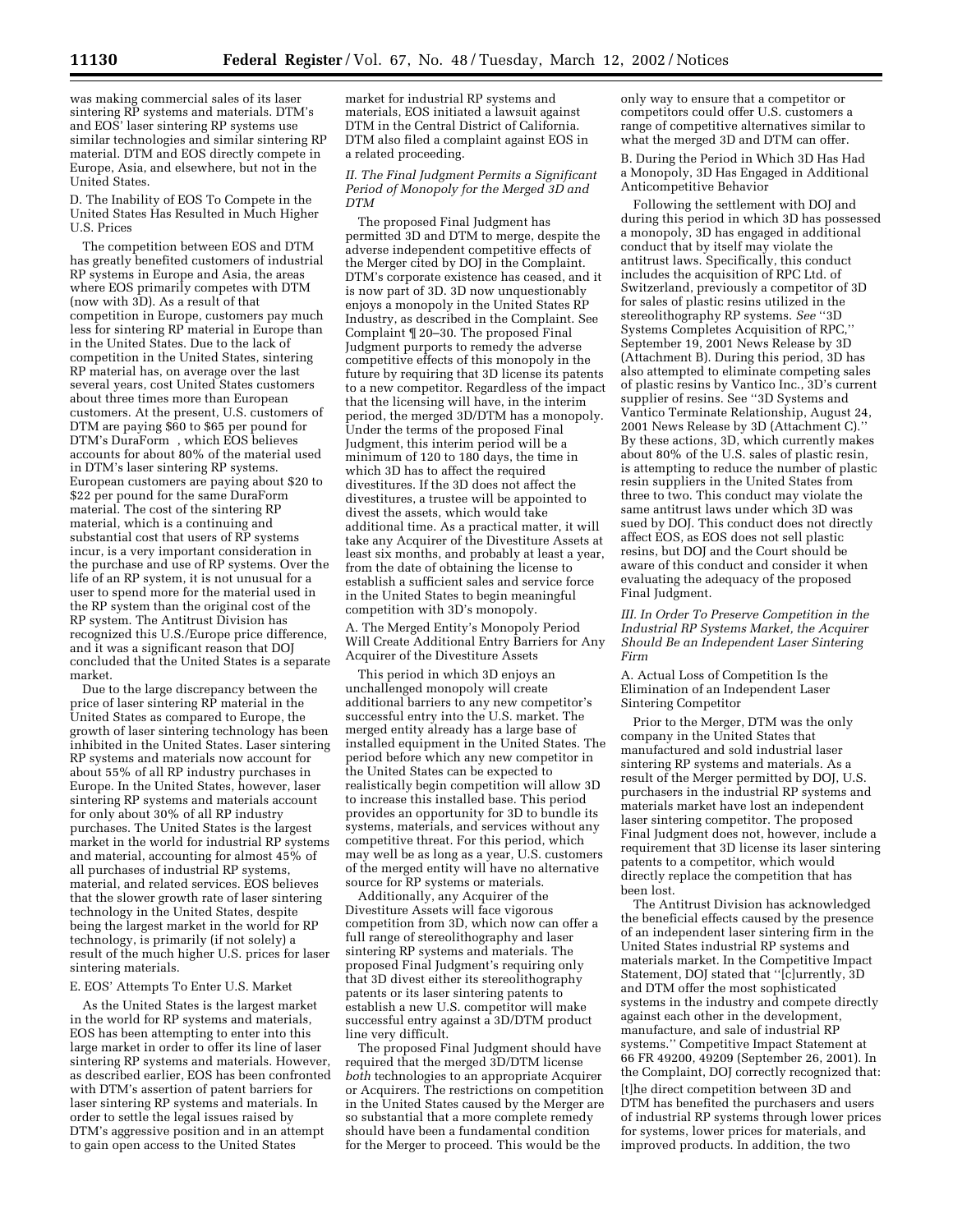companies would likely remain the most vigorous competitors in the industrial RP systems market as the market continues to grow and mature, If 3D's acquisition of DTM is permitted to proceed, the substantial competition between the two leading manufacturers of industrial RP systems will be permanently eliminated, resulting in increased prices and lessened product innovation. Complaint ¶26.

DOJ also correctly described that ''[t]he competition between 3D and DTM has been the driving force behind the innovative industrial RP system technology.'' Complaint ¶ 22 (emphasis added). See also Competitive Impact Statement at 66 FR 49209. The United States market for industrial RP systems and materials may permanently lose this ''driving force'' of competition between stereolithography and laser sintering technologies unless an independent laser sintering firm becomes a competitor in the United States. 3D licensing its laser sintering patents to a new U.S. entrant should be an absolute and minimum requirement of the proposed Final Judgment.

B. Licensing Only a Stereolithography Company Will Not Preserve Competition

Through the above-referenced statements in the Complaint and the Competitive Impact Statement, it is evident that DOJ understands the vigorous competition brought to the United States industrial RP systems and materials market by an independent laser sintering firm. Nevertheless, DOJ erroneously asserts that the proposed Final Judgment will ''ensure that competition that would have otherwise been eliminated as a result of the proposed acquisition will be preserved.'' Competitive Impact Statement at 66 FR 49209. When the realities of the United States industrial RP systems marketplace are examined, it is also evident that 3D's divestiture to a stereolithography, company would not preserve competition in the United States market for RP systems and materials.

The United States market for industrial RP stereolithography systems has reached a point of saturation. There are substantially more stereolithography RP systems than laser sintering RP systems in operation in the United States. 3D is a stereolithography company, and it derived more than two times as much revenue as DTM during fiscal year 2000. Competitive Impact Statement at 66 FR 49208–09. 3D recently announced the sale of its 2,000th RP system. See ''3D Systems Sells 2,000th Machine,'' May 29, 2001 News Release by 3D (Attachment D). Members of the RP Industry estimate that three out of every four industrial RP systems operating in the United States utilize 3D's stereolithography technology.

Through its present customer rebate program, 3D has effectively acknowledged that the U.S. industrial RP systems market for stereolithography has reached a point of saturation. 3D is currently offering customers cash rebates as high as \$200,000, or about 20%–30% for purchasing 3D's stereolithography RP systems. Letter from Dwight Williams, Vice-President Sales for Americas, 3D Systems, dated October 23, 2001 (Attachment E). 3D has not offered

similar rebates on sintering RP systems. This indicates that 3D has to offer substantial rebates on its stereolithography systems in order to sell them into this market full of stereolithography RP systems, but 3D does not have to offer rebates in order to sell its sintering systems. Any stereolithography firm that acquires the Divestiture Assets would not only have to contend with 3D's large installed base of customers, but also with a saturated United States market. As a result, with its complete product line of industrial RP systems and materials, 3D will be able to leverage its considerable market power to adversely effect the newly-licensed stereolithography company's attempt to enter the United States market.

Laser sintering RP technology has greater growth prospects than stereolithography RP technology in the United States. Laser sintering RP systems currently account for approximately 55% of all RP industry purchases in Europe, but only about 30% of all industrial RP purchases in the United States. The principal cause of this slower growth in the United States is the much higher prices charged by DTM (now 3D) for laser sintering RP material in the United States than those charged in Europe. The price for laser sintering material is approximately 200% more than the price for the same material in Europe. See Section I.D above. Recognizing this price difference, many potential customers located in the United States have expressed an interest in purchasing EOS laser sintering industrial RP systems and materials. Moreover, United States customers who are familiar with EOS' industrial RP systems are attracted to its features (such as its large build volume and higher operating efficiency) that differentiate it from 3D's industrial RP laser sintering systems. However, because of DTM's aggressive assertion of its patents, EOS has been unable to meet this market demand opportunity. Without competition from an independent laser sintering RP company, the substantial growth prospects for laser sintering RP technology will not be realized, and competition in the RP industry will be irreparably harmed.

C. Any Stereolithography Acquirer May Encounter Additional Patent Barriers to U.S. Market Entry

Aside from having to content with 3D's substantial installed base of stereolithography customers, a newly licensed stereolithography company would face an additional patent barrier controlled by a third party. Aaroflex, Inc. (''Aaroflex'') is the exclusive North American licensee of the stereolithography technology of E.I. du Pont de Nemours and Company (''Du Pont''). Aaroflex is currently involved in litigation with 3D over the scope, enforceability, and validity of their respective stereolithography patent portfolios. Aaroflex has stated that it will assert its rights under the DuPont patents to prevent any other company from selling stereolithography RP systems in the United States. Consequently, should 3D divest its technology to a stereolithography company, the potential new competitor's entry into the United States market for industrial RP systems and materials could be substantially impeded by a patent dispute.

DOJ has overlooked this potential obstacle to successful U.S. competition by a new stereolithography company. Despite DOJ's statements in the Competitive Impact Statement, the proposed Final Judgment does not lift all of the patent entry barriers in the industrial RP systems and materials market in the United States for stereolithography equipment.

D. Teijin Sieki/CMET Is Not a Suitable Acquirer of 3D's Patent Rights

The Antitrust Division has recognized Teijin Seiki 2 of Japan as a potential Acquirer of the Divestiture Assets. Competitive Impact Statement at 66 Fed. Reg. 49209. Teijin Seiki currently manufactures and sells stereolithography RP Equipment in Asia. Teijin Seiki is therefore a potential Acquirer of the Divestiture Assets under the terms of proposed Final Judgment.

After DOJ filed the Complaint to challenges the Merger, but before the filing of the proposed Final Judgment, the president of Teijin Seiki sent a letter to EOS mentioning how both EOS and Teijin Seiki might be interested in bidding for assets that 3D and DTM might have to divest to resolve the antitrust challenge to the Merger. See Letter from Ken Sahara, President, CMET Inc. to Dr. Hans Langer, President, EOS GmbH, dated July 23, 2001 (Attachment F). Though Mr. Sahara acknowledged that ''[a]t this stage, I am not sure, it is the proper time or not,'' he invited EOS to meet and to ''discuss or exchange information about Market, Products, and others.'' EOS interprets this communication from Teijin Seiki as an invitation to collude, either regarding the bidding process for the Divestiture Assets or regarding competition generally. Demonstrating an awareness of the impropriety of the contact and the invitation, Mr. Sahara closed the letter with a request to ''[p]lease treat this proposal as a confidential matter between you and I.''

DOJ has previously challenged similar invitations to collude as an attempted violation of the antitrust laws. See. e.g., *United States v. American Airlines,* 570 F. Supp. 654 (N.D. Tex 1983), rev'd, 743 F.2d 1114 (5th Cir. 1984), cert. dismissed, 474 U.S. 1001 (1985). the willingness of the president of Teijin Seiki to engage in such potentially anticompetitive, apparently unethical or illegal conduct establishes that Teijin Seiki is not a suitable Acquirer of the Divestiture Assets. DOJ and the Court should consider this in the evaluation of a potential Acquirer.

*IV. The Proposed Final Judgment Has Harmed EOS' Independent Attempt To Enter the Industrial RP Systems and Materials Market in the United States*

Under the Antitrust Penalties and Procedures Act (''APPA''), the Court must evaluate the proposed Final Judgment submitted by DOJ. See 15 U.S.C. 16(b)–16 (h) (1994). It is well established that ''Congress, in passing the (APPA), intended to prevent 'judicial rubber stamping' of the Justice Department's proposed consent decrees.''

<sup>2</sup>Teijin Seiki recently acquired another Japanese company called NTT-Data CMET, Inc. Following the acquisition, Teijin Seiki has operated under the CMET trade name.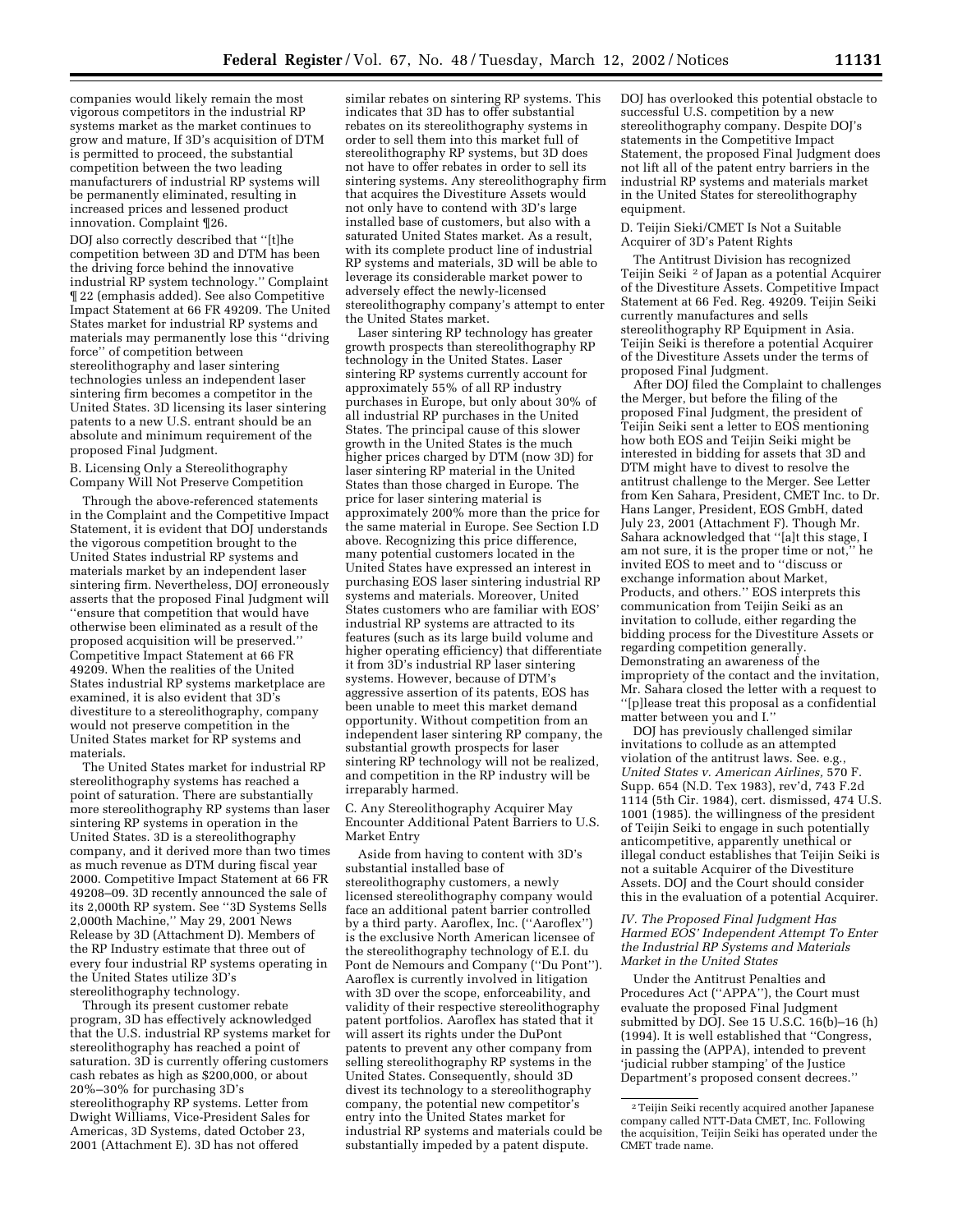*United States v. Microsoft Corp.,* 56 F.3d 1448, 1458 (D.C. Cir. 1995) (citation omitted). Specifically, the Court must make an independent determination of whether entry of the proposed Final Judgment is ''in the public interest.'' 15 U.S.C. 16(e). Among the factors that the Court is to consider in conducting its public interest inquiry is whether entry of the proposed Final Judgment ''will result in any positive injury to third parties.'' 15 U.S.C. 16(e)(2); see also *Microsoft Corp.,* 56 F.3d at 1461–62. By permitting the Merger to close prior to remedying the competitive harm, the proposed Final Judgment is causing injury EOS that the Court should consider in its evaluation of whether the enter the proposed Final Judgment without modification.

A. The Proposed Final Judgment Is Hearing EOS' Ability To Litigate Issues Related to Certain Intellectual Property Rights of EOS

As described in Section I.B. above, EOS acquired certain intellectual property rights from 3D through the 1997 3D/EOS Licensing Agreement. These rights include an exclusive license to all 3D patents then existing and applied for prior to August 2002, applicable to a field of use for laser sintering. See Attachment A. The 1997 3D/EOS Licensing Agreement also contains a provision that EOS will not assert against 3D ''any claims for infringement based on the manufacture, use, sale or offer for sale of any apparatus made or sold by [3D] under the licensed patents, at any time, for any reason, during the term of the License Agreement'' (the ''Non-Suit Provision''). See 1997 3D/EOS Licensing Agreement § 2.1(a) (Attachment A).

In December 2000, EOS filed a lawsuit against DTM in an attempt to open the United States industrial RP systems market to competition from EOS. Since 3D has acquired and merged with DTM, 3D has taken the position that EOS may not maintain any claim of patent infringement against 3D because of the Non-Suit Provision. In fact, 3D recently submitted a motion for summary Judgment in the action based entirely on its interpretation of the Non-Suit Provision in the 1997 3D/EOS Licensing Agreement. See 3D Systems, Inc.'s Motion for Summary Adjudication Regarding Damages Under the 3D Patents and the accompanying Memorandum of Points and Authorities in Support Thereof (without attachments) (Attachment G). White EOS strongly disagrees with 3D's interpretation of the license agreement as well as its interpretation of the applicable law, at a minimum 3D's argument has complicated and will prolong the litigation. At worst, if the District Court of the Central District of California accepts 3D's position, EOS will effectively be stripped of its ability to enforce its patent rights in the United States—rights that it acquired originally from 3D. As a result of the proposed Final Judgment's permitting the Merger, EOS is currently, and may be permanently, injured in its ability to enforce its intellectual property rights in the United States. This is an unusual and idiosyncratic anticompetitive effect, but this additional obstacle to a potential new U.S. competitor is a directly created by the Merger and the proposed Final Judgment.

EOS' ability to enforce its patents should not inhibited by the terms of the settlement agreement reached between DOJ and 3D/ DTM. Accordingly, the proposed Final Judgment must be modified to prohibit 3D from asserting that EOS cannot enforce intellectual property rights that EOS acquired from 3D.

B. The Merger Has Created Additional Barriers for any Potential Entrants Into the United States Market for Industrial RP Systems and Materials

As described above, the Merger has created a company that can offer both stereolithography and laser sintering industrial RP systems and materials. See Section II.A. above. Meanwhile the Acquirer will only be able to offer industrial RP systems that utilize either stereolithography technology or laser sintering products. As a result, EOS or any other Acquirer will be at a substantial disadvantage to 3D. This effect has been exacerbated by DOJ's permitting 3D and DTM to close the Merger before the Acquirer has obtained the Divestiture Assets. To correct this obstacle to either a stereolithography or a laser sintering competitor's entry, the proposed Fund Judgment should be modified to require both a stereolithography and a sintering Acquirer.

*V. Several Miscellaneous Provisions of the Proposed Final Judgment Indicate that DOJ Misunderstands Some Fundamental Concepts of the RP Industry*

A. DTM's Plant in Austin, Texas Cannot Be Acquired

Included among the Divestiture Assets is an option for the Acquirer to purchase DTM's plant located in Austin, Texas (the ''Plant''). Proposed Final Judgment ¶ II.G(3); see also Competitive Impact Statement at 66 Fed. Reg. 49210. Through its due diligence, EOS has learned that DTM (now 3D) is merely a lessee of the Plant. As as result, contrary to DOJ's apparent belief, the Acquirer cannot purchase or acquire the Plant. The Acquirer may only assume DTM's lease. The proposed Final Judgment also contains a provision that reads as follows: ''Defendants shall warrant to the Acquirer of the Divestiture Assets that each tangible asset will be operational on the date of sale.'' Proposed Final Judgment ¶ IV.K. In this type of industry, there are no tangible operating assets to transfer. Moreover, the proposed Final Judgment fails to include a requirement that 3D/DTM transfer any employment contracts associated with the Plant. So, DOJ has negotiated a divestiture that only amounts to an option to assume a lease. The inclusion of the option to ''purchase'' the Plant does not provide an Acquirer with any assistance in establishing a presence in the United States market for industrial RP systems and materials. This provision in the proposed Final Judgment suggests that DOJ does not understand what divestiture commitments it has extracted from 3D and DTM.

B. The Peoposed Final Judgment Does Not Permit Potential Acquirers To Obtain Information on Necessary Service Personnel of the 3D and DTM

Another aspect of the proposed Final Judgment which suggests that DOJ does not comprehend the requirements of affecting a successful entry into the United States market for industrial RP systems and materials is its failure to include the service personnel of 3D/DTM as part of the required due diligence. The proposed Final Judgment only requires that 3D/DTM provide the Acquirer, after the Acquirer has been determined, ''information relating to the personnel involved in sales, marekting and manufacturing of RP Industrial Equipment in the Selected Technology to enable the Acquirer to make offers of employment

\*." Proposed Final Judgment ¶ IV.I. Service personnel are omitted, and this omission is particularly troubling. EOS had previously conveyed to DOJ the importance of having access to service personnel. EOS had clearly communicated that obtaining competent and experienced service personnel was essential to establishing a viable presence in the United States market for industrial RP systems. In fact, EOS identified the task of identifying and hiring knowledgeable service personnel as one of the most significant barriers to entry in the United States industrial RP systems market. The Federal Trade Commission has recognized the importance of including a requirement in its orders involving the divestiture of technology that the defendants facilitate the transfer of knowledgeable personnel. Bureau of Competition, Federal Trade Commission, A Study of the Commission's Divestiture Process (1999) at 27–28, and at 36–37. Requiring the transfer of knowledgeable personnel is necessary to ensure that the Acquirer has the ability to exploit its newly acquired technological rights. *Id.*

Aside from its failure to include service personnel as part of the initial due diligence process, the Antitrust Division did not require that 3D/DTM share *any* personnel information with any potential Acquirer until the Acquirer has been identified. Proposed Final Judgment ¶ IV.I. Consequently, in submitting their offers to 3D, potential Acquirers must attempt to value the Divestiture Assets without any information on personnel. In light of the information that has been provided to DOJ and its experience with negotiating divestiture orders, it is difficult to conceive of a procompetitive explanation for DOJ's failure to require that 3D provide timely due diligence information on all types of its personnel (sales, marketing, manufacturing, and service) to potential Acquirers.

C. The Schedule Established by the Proposed Final Judgment Dictates That Public Comments Must be Submitted Prior to the Identification of an Acquirer

Finally, the schedule established for completing the divestiture required by the proposed Final Judgment allowed the deadline for the submission of public comments to pass before 3D selected an Acquirer. This schedule makes it impossible to address concretely the actual effect that the proposed Final Judgment will have on competition in the United States market for industrial RP systems and materials. There is no reason why DOJ could not have required that 3D identify its proposed Acquirer prior to the expiration of the period for submitting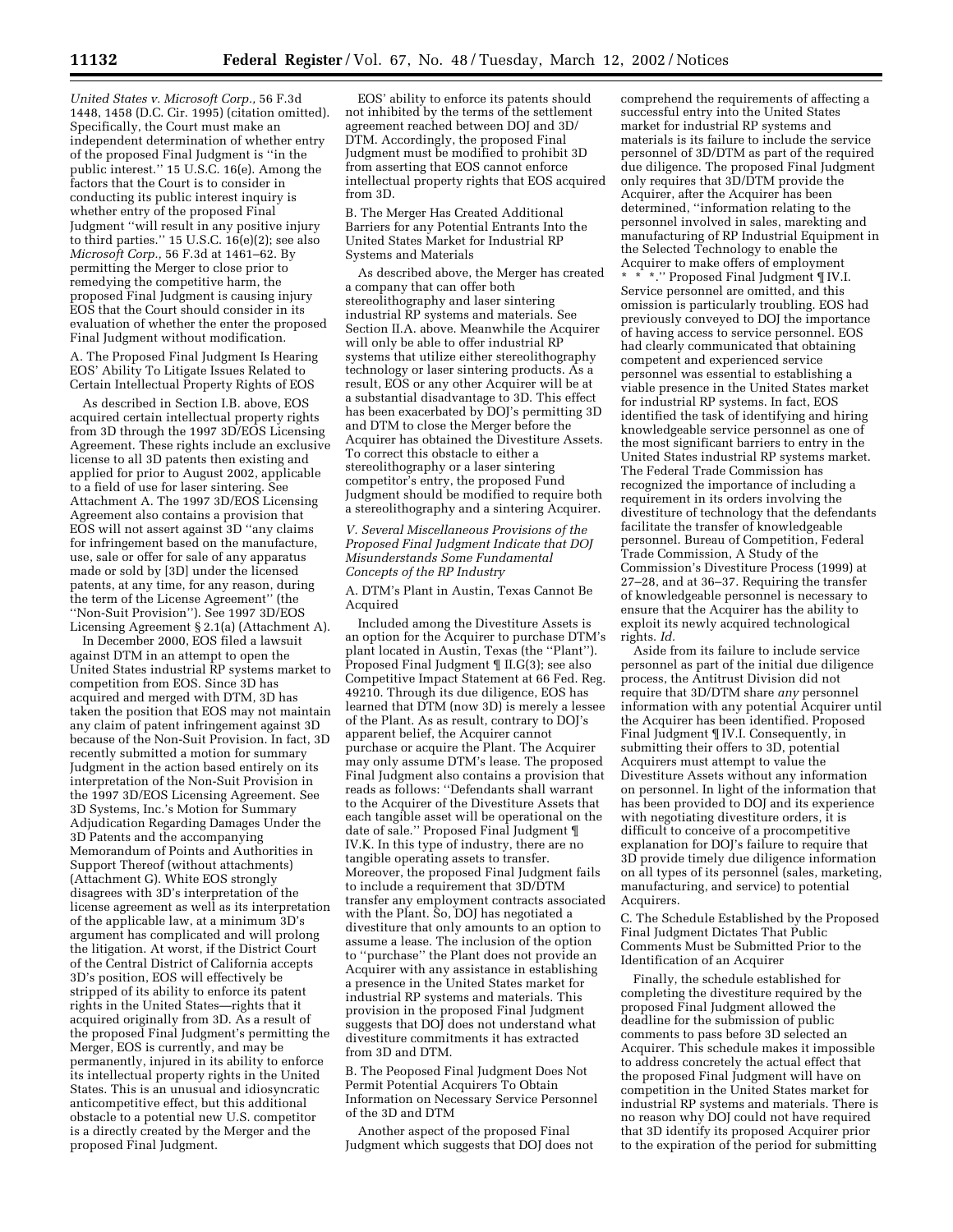public comments. In fact, EOS submits that if DOJ had done so, then the public comments would have been much more useful to the Antitrust Division's evaluation of the competitive merits of 3D's proposed Acquirer and the Court's determination of whether the proposed Final Judgment sufficiently protects the public interest. The Court should modify the proposed Final Judgment to allow a 30-day comment period after an Acquirer has been selected by 3D, but before approval by DOJ.

## **Conclusion**

EOS does not seek a better treatment for itself than the proposed Final Judgment allows other potential Acquirers. EOS is seeking to identify what is necessary to ensure that it or some other Acquirer has the resources required to compete adequately in the United States. For the reasons discussed above, EOS recommends that DOJ or the Court modify the proposed Final Judgment so that a new competitor will be permitted to sell laser sintering RP systems and material in the United States, without regard to whether 3D licenses its stereolithography technology. United States customers of laser sintering  $\overline{RP}$  systems and material should be guaranteed an independent competitive source of supply. EOS also requests that the proposed Final Judgment be modified to prohibit 3D from asserting that EOS is precluded from enforcing its patent rights against 3D in the pending litigation.

Further, EOS requests that the court conduct a hearing to examine more carefully the adequacy of the competitive relief that DOJ has agreed to in the proposed Final Judgment.

Should you have any questions about the information that EOS has provided or if you would like additional information, please do not hesitate to contact me.

# Sincerely yours,

# Dr. Hans Langer,

*Chief Executive Officer, EOS GmbH Electro Optical Systems, 49 (89) 85685–111.* David J. Laing,

*Baker & McKenzie, U.S. Antitrust Counsel to EOS GmbH Electro Optical Systems.*

## **License Agreement**

*Agreement,* effective as of the 27th day of August, 1997, between 3D Systems Corporation, having its principal office at 26081 Avenue Hall, Valencia, California, and 3D Systems GmbH, having its principal office at Röntgenstraëette 41, D–64291, Darmstadt, Germany (both hereinafter called ''*Licensor*'') and EOS Gmbh Electro Optical Systems, having a place of business at Pasinger Str. 2, D–82152 Planegg, Munich, Germany (hereinafter called ''*Licensee*'') (being sometimes hereinafter referred to individually as a *Party* and collectively as the ''*Parties*'');

## **Witnesseth**

*Whereas, Licensor* and *Licensee* are, contemporaneously herewith, entering into a settlement, purchase and transfer agreement (''Purchase Agreement'') under which they are, *inter alia,* settling all Court and other patent-related proceedings pending between *Licensor* on the one hand, and *Licensee* and its customers on the other; and

*Whereas,* the Purchase Agreement also covers a purchase by *Licensor* of certain assets of *Licensee*; and

*Whereas,* in partial consideration of the settlement of litigation between the Parties, and the acquisition by *Licensor* of *Licensee*'s business unit known as the ''*Stereos*'' product line, *Licensor* is willing to grant to *Licensee* throughout the world under its Licensed Patents a license upon the terms and conditions set forth hereinbelow; *It is Agreed:*

# **Article I—Definitions**

1.1 Licensed Patents shall mean the following patents to the extent, and only to the extent, applicable to the field of Laser Sintering:

(a) All U.S. and foreign patents, including reissued and reexamined patents and utility models owned by *Licensor* as of the effective date of this Agreement, and all patents and utility models assigned from EOS to 3D; and

(b) U.S. and foreign patents and utility models, which may issue to *Licensor* on patent and utility model applications filed prior to August 20, 2002, or filed subsequent thereto, but receiving, or entitled to receive, the benefit of a filing date prior to August 20, 2002, including any patents of addition and utility models, and further including any extensions, renewals, continuations, reexaminations, and/or reissues thereof.

1.2 Laser Sintering shall mean and include only apparatus, methods and supplies for producing three-dimensional objects, layer-by-layer, from (a) coated or uncoated powders not contained within a solidifiable fluid, through sintering by a laser or other heat source, (b) dry polymer-coated powders, through curing by an IR laser or other heat source, and (c) coated or uncoated powders in a mixture with a liquid, in which the liquid is no greater than 15 percent of the total volume;

1.3 Stereolithography shall mean and include apparatus, methods and supplies for producing three-dimensional objects layerby-layer from photocurable fluids;

1.4 Jetting R.P. shall mean and include apparatus, methods and supplies for producing three-dimensional objects layerby-layer from jettable materials for hot melt ink jet technology that are solid at room temperature.

# **Article II—The License**

2.1 *License Grant.* Upon execution of this Agreement, *Licensor* hereby grants to *Licensee,* an exclusive, worldwide, personal, non-transferable and paid-up license under the Licensed Patents, to make, use, lease, sell, offer for sale, and import, products solely for use in the field of Laser Sintering; provided, however, that such license is subject to the following limitations:

(a) *Licensee* expressly agrees not to assert against *Licensor,* or vendees or customers, mediate or immediate, of *Licensor,* any claims for infringement based on the manufacture, use, sale or offer for sale of any apparatus made or sold by *Licensor* under the Licensed Patents, at any time, for any reason, during the term of this License Agreement;

(b) The license shall only be effective during the term of this License Agreement.

2.2 *Release. Licensor* hereby grants to *Licensee* and its prior customers, mediate and immediate, of products respectively sold and used, a paid-up release under the Licensed Patents.

2.3 *Sublicensing.* During the term of this License Agreement, the license hereby granted shall include the right of *Licensee* to grant written sublicenses; provided, however, that *Licensee* agrees to deliver to *Licensor* a true and correct copy of each and every sublicense entered into by *Licensee* within thirty (30) days after execution thereof, and shall promptly advise *Licensor* in writing of any modification (and supply same) for termination of each sublicense. Upon termination of this License Agreement for any cause, any and all existing sublicenses hereunder shall thereupon be assigned to *Licensor.* This shall be made a condition of any such sublicense that may be granted by *Licensee. Licensee* agrees that one-half (1⁄2) of any royalty income received by *Licensee* in any form, whether in monies or other valuable consideration (but not including license rights as received, for example, under a cross-license agreement), whether by agreement or as a result of litigation or otherwise, shall be shared equality (i.e., 50/ 50) with *Licensor.*

2.4 No license is granted by *Licensor* to *Licensee,* either directly or by implication, estoppel or otherwise, under any patents other than patents included in the Licensed Patents, or for any field other than the field of Laser Sintering.

2.5 *Licensee* agrees to mark every licensed product manufactured or sold by it under this Agreement, and to require same of any sublicensees, in accordance with the applicable statutes of the country of manufacture and sale.

#### **Article III—Enforcement of Patents**

3.1 In the event *Licensee* becomes aware of any actual or threatened infringement of a patent which is included in the Licensed Patents, *Licensee* shall have the right to bring, at its own expense, an infringement action to enforce the infringed-upon patent. In the event it is determined by a court of competent jurisdiction, after all appeals or right to appeal have been completed, that *Licensor* is an indispensable party to any such litigation, then *Licensor* agrees to be joined in any such litigation, provided that *Licensee* agrees to pay for all costs incurred by *Licensor* in connection with such joinder, including *Licensor's* own attorneys' fees as well as any court costs, travel and living expenses, and all other costs incurred in connection therewith. Furthermore, in respect of any litigation under the Licensed Patents, whether brought by *Licensee* or brought pursuant to Article 3.2, in the event of any discovery proceedings involving *Licensor*, *Licensee* agrees to pay for all costs incurred by *Licensor*, including internal personnel costs involved in discovery at an hourly rate representing the cost to *Licensor* for any such employees, as well as any travel and living expenses, together with all other costs and expenses.

3.2 In the event a third party brings an action to obtain a declaration of patent invalidity or non-infringement (a ''DJ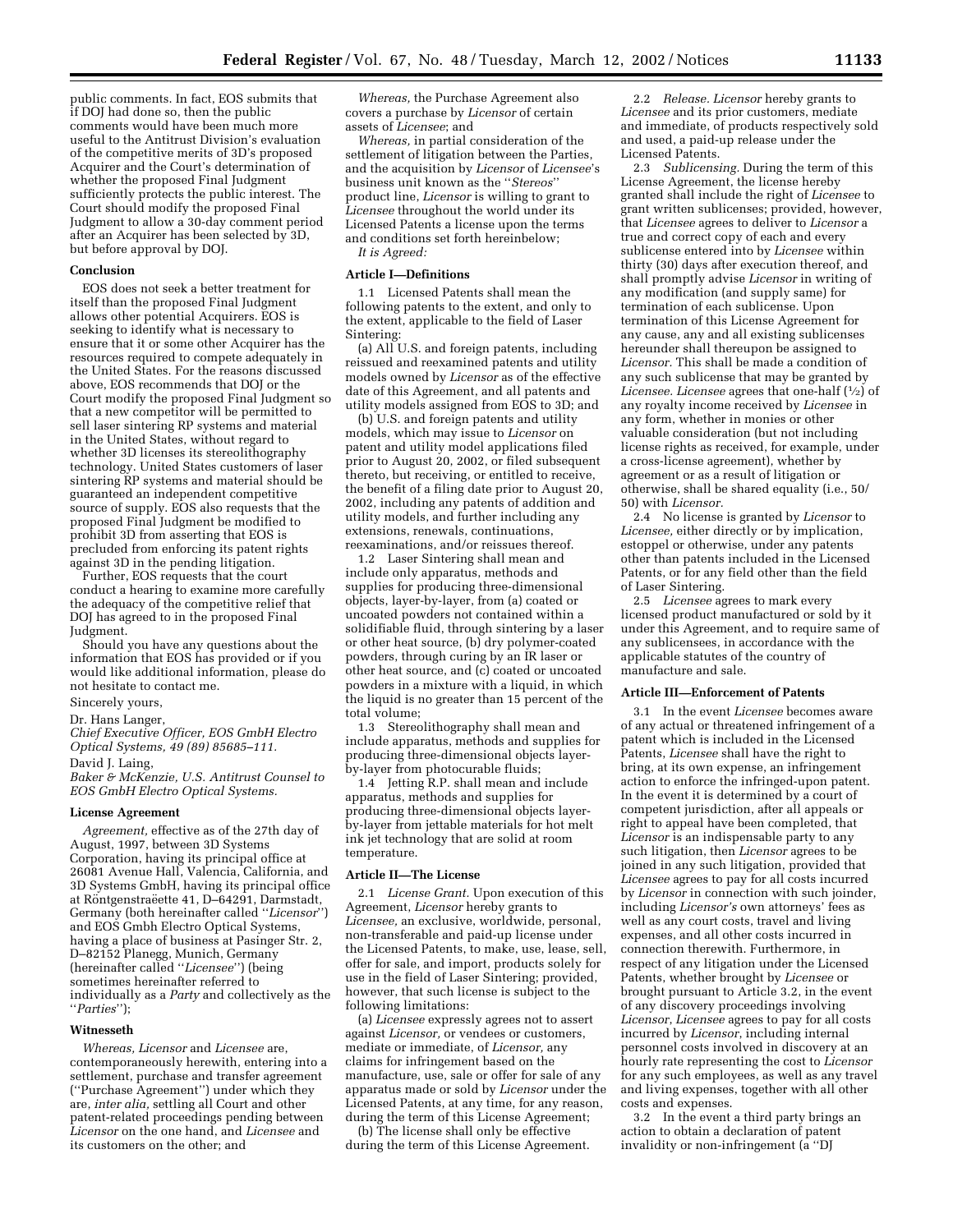Action'') based upon or related to allegations of infringement by *Licensee* with respect to the field of Laser Sintering, against either *Licensee* or *Licensor*, or both with respect to a patent which is included in the Licensed Patents:

3.2.1 *Licensee* shall be required to defend said DJ Action at its cost and expense, whether such DJ Action is against *Licensor* or *Licensee*, or both.

3.3 In the event a litigation subject to 3.1 or 3.2.1 involves an assertion of invalidity of any Licensed Patent, *Licensor* shall have the right, but not the obligation, to participate in such litigation at its own cost and expense, and thereby to control the litigation insofar as the issue of validity is concerned.

# **Article IV—Term of License, Termination**

4.1 The term of this Agreement shall, unless otherwise terminated as provided in Article 4.2, extend for the life of the last to expire of the Licensed Patents and shall thereupon terminate.

4.2 *Licensor* may terminate this Agreement, in whole, or with respect to any patent included in the Licensed Patents, in the event of any breach of the non-compete provision (set forth in Article 2, paragraph 7, ''Prohibition of Competition'' of the Purchase Agreement between the Parties dated August 27, 1997), unless such breach with due regard to all circumstances is immaterial or unless the party in breach of Prohibition of Competition shows that such breach was committed for reasons beyond its reasonable control. Furthermore, *Licensor* shall have the right to terminate this Agreement, in whole or with respect to any patent included in the Licensed Patents, in the event that at any time during the term hereof, EOS or its affiliated companies, or Dr. Hans J. Langer (who shall indicate his agreement with this provision by his subscription hereto) engage in any manner in the manufacture, sale or use of Stereolithography products or Jetting R.P. (other than as permitted in the abovenoted non-compete provision).

4.3 Any termination pursuant hereto shall not relieve *Licensee* from any obligation or liability accrued hereunder prior to such termination, not rescind or give rise to any right to rescind anything done or any payments made, or other consideration given hereunder, or in the Purchase Agreement dated August 27, 1997, or any other consideration given hereunder prior to the time of such termination, and shall not affect in any manner any remedies of *Licensor* arising out of this Agreement prior to such termination.

## **V—Warranty**

5.1 *Licensor* warrants and represents that it has the full right and power to grant the license under the Licensed Patents as set forth herein, and that there are no outstanding agreements, assignments or encumbrances inconsistent with the provision of this Agreement other than as expressly set forth herein. Licensor makes no other representation or warranty, express or implied, nor does licensor assume any liability in respect of any infringement of any patent or other right of third parties due to licensee's activities under this agreement

except as expressly set forth herein. By way of example, but not of limitation, licensor makes no representation or warranty of commercial utility, merchantability or fitness for a particular purpose, or that operating under the license herein granted will not infringe any patent or other property right of others (other than the right to license hereunder). In no event shall licensor be liable for any claim or loss incurred by licensee (including, without limitation, compensatory or exemplary damages, lost profits, lost sales or business, expenditures, investments or commitments in connection with any business, or loss of any goodwill) irrespective of whether licensor has been informed of, knows of, or should have known of the likelihood of such damages, except as expressly otherwise provided in this agreement. This limitation applies to all causes of action in or with respect to the agreement, including, without limitation, breach of contract, breach of warranty, negligence, strict liability, misrepresentation and other sorts.

5.2 Nothing in this Agreement shall be construed as:

(a) A warranty or representation by LICENSOR as to the validity or scope of any Licensed Patent; or

(b) A warranty or representation that anything made, used, sold, or otherwise disposed of under any license granted in this Agreement is or will be free from infringement of patents of third persons; or

(c) A requirement that LICENSOR shall file any patent application, secure any patent, or maintain any patent in force; or

(d) An obligation to bring or prosecute actions or suits against third parties for infringement of any patent; or

(e) An obligation to furnish any technical or other information concerning pending patent applications; or

(f) Conferring a right to use in any advertising, publicity or otherwise, any trademark or trade name of LICENSOR; or

(g) Granting by implication, estoppel or otherwise, any licenses or rights under patents other than the Licensed Patents.

#### **Article VI—Assignments**

6.1 This Agreement shall not be assigned by *Licensee,* nor shall it pass by succession in ownership of all, substantially all or any part of *Licensee's* business interests, without the prior written consent of *Licensor.* Any attempted assignment or passage by succession shall be void.

#### **Article VII—Communication**

7.1 Any notice or other communication required or permitted to be made or given to a party hereto pursuant to this Agreement shall be sufficiently made or given on the date of mailing if sent to the Party by certified or registered mail, postage prepaid, addressed to it at its address set forth, or to such other address as it shall designate by written notice to the other Party as follows:

In the case of Licensor: Chief Executive Officer, 3D Systems Corporation, 26081 Avenue Hall, Valencia, CA 91355.

In the case of Licensee: Geshäftsführer, EOS GmbH Electro Optical Systems, Pasinger Str. 2, D–82152 Planegg, Munich, Germany.

# **VIII—Miscellaneous**

8.1 *Execution.* This Agreement will not be binding upon the Parties until it has been signed hereinbelow on behalf of each Party, in which event it shall be effective as of the date first above written. No amendment or modification hereof shall be valid or binding upon the Parties unless made in writing and signed as aforesaid. The effectiveness of this Agreement shall be subject to the completion of the Settlement, Purchase and Transfer Agreement between the Parties dated August 27, 1997 and, if such agreement is not completed, or is thereafter held invalid, void ab initio, or otherwise rendered ineffective, then this agreement shall be void ab initio as well.

8.2 *Integration.* This Agreement embodies the entire understanding of the Parties and shall supersede all previous communications, representations or undertakings, either verbal or written between the Parties relating to the subject matter hereof.

8.3 *Indemnification. Licensee* agrees to indemnify and hold harmless *Licensor,* its officers, employees and agents from and against any and all claims, damages and liabilities asserted by third parties, both government and private, arising from *Licensee's* assertion of rights under Licensed Patents and the sale and use of products licensed hereunder.

8.4 *Anonymity. Licensee* shall have no right to use the names or other designation of *Licensor* in connection with any sales or promotion of products licensed hereunder without the express consent of *Licensor.*

8.5 *Severability.* If any provision or provisions of this Agreement shall be held to be invalid, illegal or unenforceable, the validity, legality and enforceability of the remaining provisions shall not in any way be affected or impaired thereby.

8.6 *Governing Law and Dispute Resolution.* This Agreement shall be governed and interpreted in accordance with the substantive laws of the State of California irrespective of any choice of law rules in the State of California or in any other jurisdiction. The parties agree that any action for relief based in whole or in part on this Agreement (or the breach thereof) or otherwise relating in whole or in part to this Agreement shall be filed in, and the parties consent to personal jurisdiction and venue in, the Federal and State Courts closest to the above-identified place of business of 3D Systems, Inc. in Valencia (Los Angeles County), California having subject matter jurisdiction over such action. In any such action between the parties, the prevailing party shall be entitled to recover (in addition to any other relief awarded or granted) its reasonable costs and expenses (including attorneys' fees) incurred in the proceeding. This Agreement has been concluded in English (American legal usage) and if translated into German for any purpose, in case of discrepancy, the English text shall prevail.

8.7 *Headings, Tense and Gender.* The headings of the several sections are inserted for convenience of reference only, and are not intended to be part of or to affect the meaning or interpretation of this Agreement.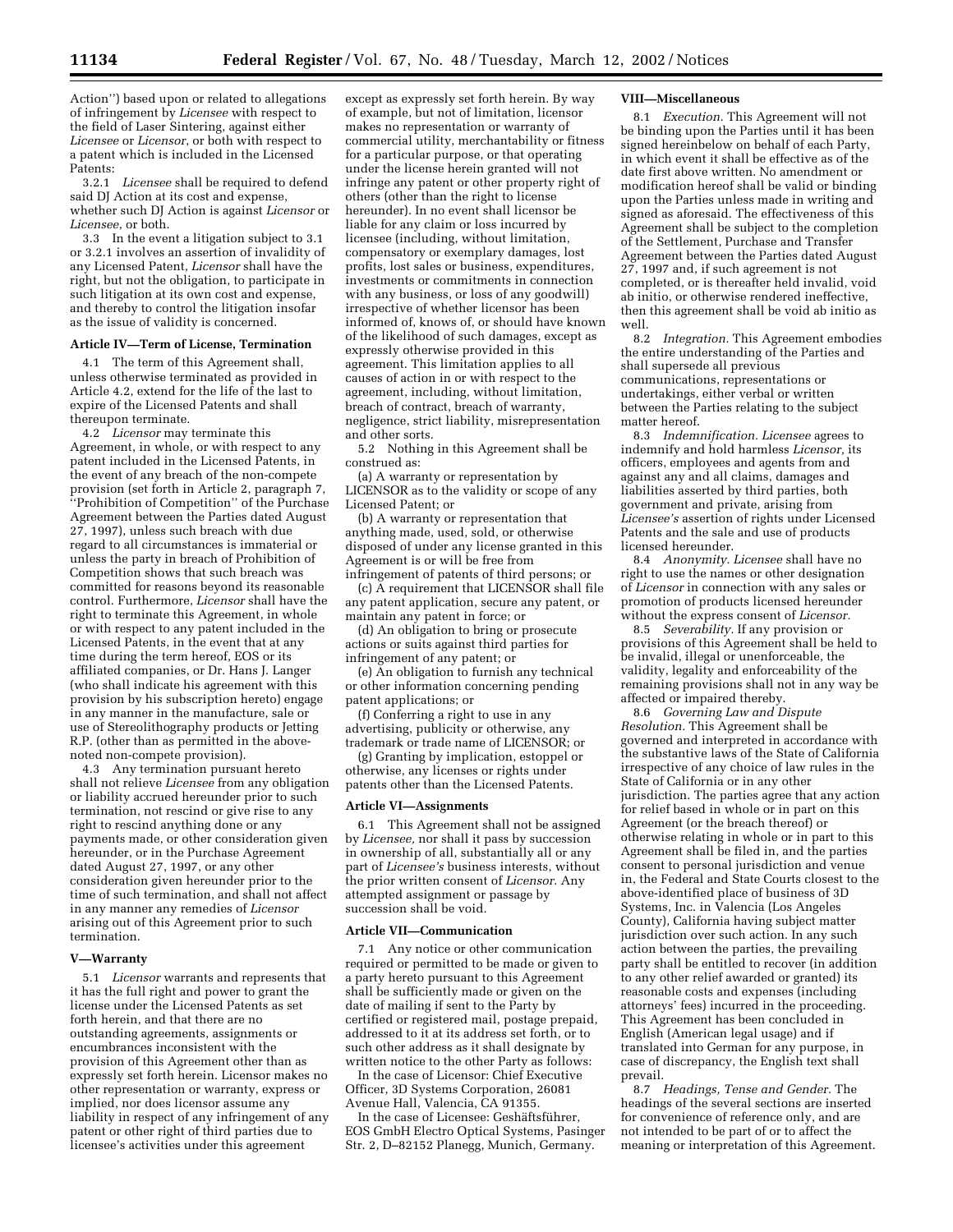In this Agreement, where the context so permits, the singular shall include the plural, and vice versa, and references to a particular gender shall include any other gender.

8.8 *No Waiver.* Failure by any Party to enforce any provision of this Agreement or assert a claim on account of breach hereof shall not be deemed a waiver of its right to enforce the same or any other provision hereof on the occasion of a subsequent breach.

8.9 *Remedies.* The remedies provided in this Agreement are not and shall not be deemed to be exclusive and shall be in addition to any other remedies which any Party may have at law or in equity.

8.10 *Independent Contractors.* The Parties hereto are independent contractors and are not and shall not be considered as joint venturers, partners, employers, or agents of each other, and none shall have the power to bind or obligate the other except as set forth in this Agreement.

8.11 *Force Majeure.* No Party hereto shall be liable in damages or have the right to cancel this Agreement for any delay or default in performing hereunder if such delay or default is caused by conditions beyond its control, including but not limited to acts of God, government restrictions, wars or insurrections.

8.12 *Counterparts.* This Agreement may be executed in three (3) or more counterparts, each of which shall be deemed an original, but all of which shall constitute one and the same instrument.

*In Witness Whereof,* the Parties hereto have caused this Agreement to be duly executed as of the date first above written.

3D Systems Corporation.

Sid Alpert, Vice President, General Counsel.

Witness: Brenda L. Webb.

EOS GmbH Electro Optical Systems

Hans J. Langer, Chief Executive Officer.

Witness: Elmor Dimmelmeier.

## **News Releases**

# **3D Systems Completes Acquisition of RPC**

*Newly Branded Stereolithography Materials To be Developed and Manufactured in 2002 Contacts:* Jeff Krinks, Public Relations

- Manager,
- (661) 295–5600, ext. 2910,
- *Krinksj@3dsystems.com.* Trudy Self, Self & Associates, (818) 880– 5437, *tmself@aol.com.*

*Valencia, Calif., Sept. 19, 2001*—3D Systems Corp. (Nasdaq: TDSC) today announced it has completed its acquisition of materials developer and manufacturer RPC Ltd.

RPC, now a wholly owned subsidiary of 3D Systems, will continue to manufacture and distribute from its headquarters in Marly, Switzerland, where it has developed 16 stereolithography (SL) materials for SLA<sup>®</sup> systems.

''When our current obligation for SL material development ends in February 2002, we will work with RPC to further enhance our SL material product lines and develop new materials,'' said Grant Flaharty, senior vice president of worldwide sales and marketing for 3D Systems. ''The combination

of RPC and 3D Systems allows us to add a greater materials focus to the high-quality hardware customers have come to expect. We plan to provide a full range of materials with comparable or improved properties.''

RPC's materials are fully compatible with 3D Systems' SLA product line and provide a variety of properties, including durability, heat resistance and detailed surface finish. Any questions regarding RPC materials should be directed to RPC at (41) 26 439 95 90 or *www.rpc.ch.*

# About 3D Systems

Founded in 1986, 3D Systems provides solid imaging products and solutions that help reduce the time and cost of designing products and facilitate direct and indirect manufacturing. Its systems utilize patented technologies that create physical objects from digital input.

3D Systems currently offers the ThermoJet<sup>®</sup> solid object printer, stereolithography  $(SLA^{\circledast})$  systems and selective laser sintering (SLS®) systems, as well as related software and materials. Product pricing in the U.S. ranges from \$49,995, for the ThermoJet printer, to \$799,000 for the high-end SLA 7000 system. The company licenses the complementary 3D Keltool<sup>®</sup> process, a method for producing steel mold inserts, and currently is developing systems that use composite paste materials for direct manufacturing. In August, 3D Systems merged with DTM Corp.

More information on the company is available at *www.3dsystems.com,* or by phoning 888/337–9786, extension 791, or 661/295–5600 internationally. An investor packet can be obtained by calling 800/757– 1799.

# About RPC

Based in Marly, Switzerland, RPC develops and distributes a complete range of materials used in SLA solid imaging systems. Since its founding in 1997, the company's R&D efforts have concentrated on thermosetting and photopolymer materials as well as laser technology. The company has introduced 16 resins for all three laser configurations on the SLA machines.

**Note to editors:** ThermoJet, SLA, SLS, Keltool and the 3D logo are registered trademarks of 3D Systems.

Certain statements in this news release may include forward-looking statements that express the expectation, prediction, belief or projection of 3D Systems. These statements involve known and unknown risks, uncertainties and other factors that may cause the actual results, performance and achievement of 3D systems to be materially and adversely different from any future results, performance or achievement expressed or implied by these forwardlooking statements. Factors that may cause actual results to differ from the forwardlooking statements contained in this release and that may affect the company's prospects in general include, but are not limited to: worldwide economic conditions; successful enhancement of the current RPC product line in a timely manner; RPC's ability to produce sufficient quantities of material to meet customer needs; actions of competitors,

particularly materials producers, all of which have considerably more resources at their disposal than 3D Systems; actions of customers and their acceptance of RPC's products, and such other factors as are described in the companies' filings with the Securities and Exchange Commission, including annual reports on Form 10–K for the year ended Dec. 31, 2000, quarterly reports on Form 10–Q for the quarters ended March 31 and June 30, 2001, and 3D Systems' current reports on Form 8–K filed on April 6, April 10, and Sept. 4, 2001.

#### **News Releases**

## **3D Systems and Vantico Terminate Relationship**

*3D Systems Agree To Acquire RPC Ltd. Contacts:*

- Jeff Krinks, Public Relations Manager (3D Systems), (661) 295–5600, ext. 2910, *krinksj@3dsystems.com.*
- Trudy Self, Self & Associates (3D Systems), (818) 880–5437, *tmself@aol.com.*

*Valencia, Calif., Aug. 24, 2001*—3D Systems Corp. (Nasdaq: TDSC) today announced the severance of its distributor and joint development agreements with Vantico Inc., a subsidiary of Vantico International. 3D Systems has been the exclusive worldwide distributor (except for Japan) of Vantico liquid resins use in stereolithography systems.

Under the terms of the distributor, 3D Systems will continue to distribute Vantico resins for a period of six months. After that period, the distribution agreement will no longer limit 3D Systems from sourcing and developing resins independently.

3D Systems' termination of the joint development agreement with Vantico will prohibit the two companies from exploiting, for a period of three years, any proprietary information owned or developed by the other party. However, the parties dispute the meaning and impact of this provision, and, though conversations between the parties continue, arbitration proceedings have begun regarding this matter.

3D Systems believe a significant portion of the Vantico resins currently used in 3D Systems machines were developed and enhanced by 3D Systems and that its proprietary information is pervasive in a substantial portion of Vantico's products currently being manufactured, as well as those under development. As a result, 3D Systems believes that Vantico would be prevented from separately marketing those products, unless the companies reach a subsequent agreement.

''These developments present a great opportunity for 3D Systems to further enhance the materials currently used in our systems while maintaining our existing base of materials recurring revenue,'' said Brian K. Service, 3D Systems' president and chief executive officer. ''During this transition period and beyond, we expect to continue to provide quality materials to our customers and further position ourselves to be a much stronger supplier of materials in the future.''

''We will continue to be the exclusive distributor of Vantico materials for the next six months and may arrange with Vantico to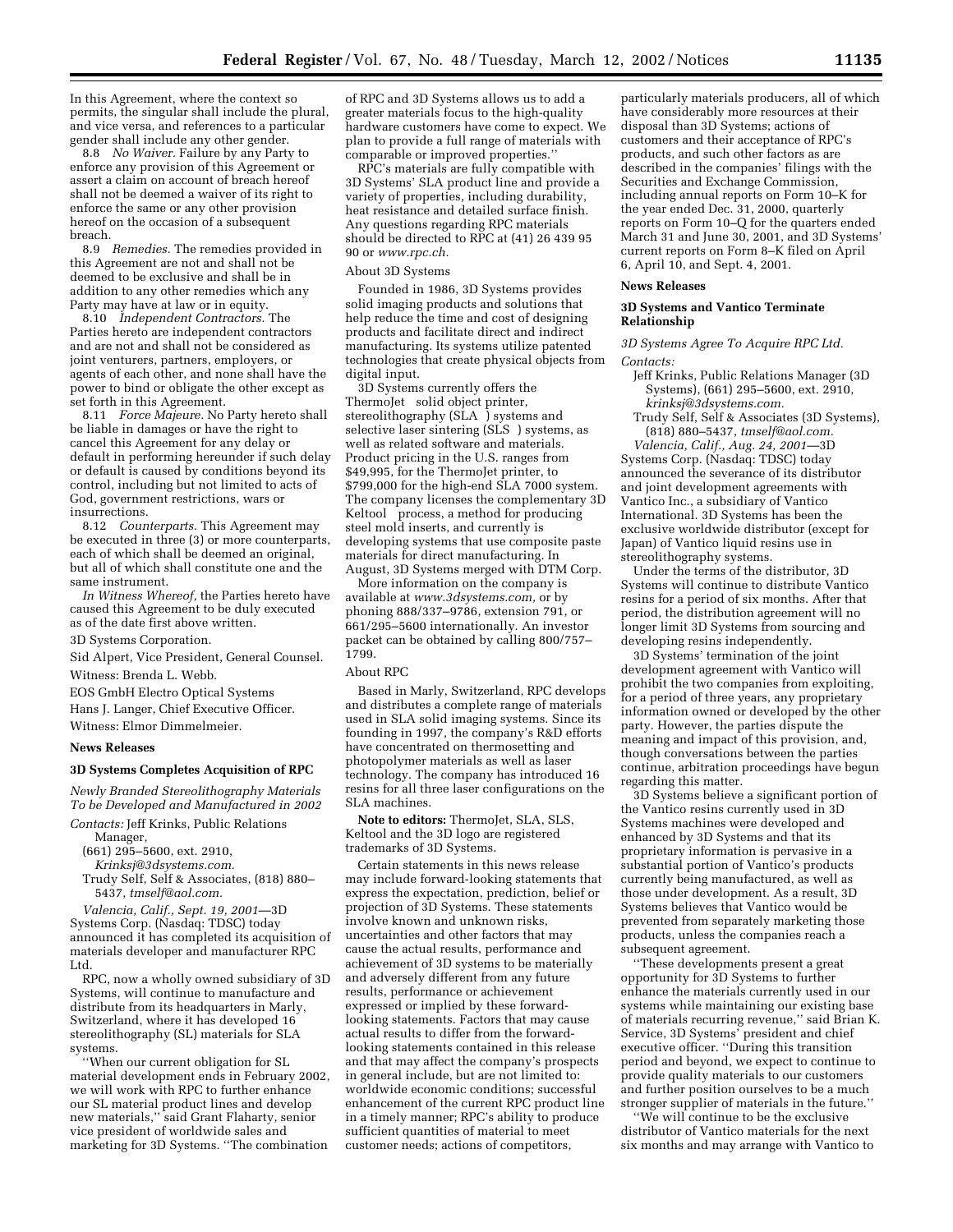continue to distribute its materials beyond that time,'' Service added. ''We believe that we will continue to be able to offer our customers a full range of materials that are either substitutable or offer improved speed, accuracy, surface finish and functionality. It is our goal to provide as smooth a transition to our customers as possible.''

3D Systems also announced it has signed a letter of intent to acquire Rapid Prototyping Chemicals (RPC) Ltd. of Marly, Switzerland. RPC is an independent supplier of stereolithography resins.

''We are excited about adding RPC's materials offerings to the 3D Systems family of solid imaging products,'' said Grant Flaharty, senior vice president of worldwide sales and marketing for 3D Systems. ''This proposed acquisition reflects our focus on materials versatility and our commitment to providing the best solid imaging solutions for our customers.''

'RPC offers a wide range of materials that have been well received in the market. Our intention is to continue this trend and further enhance the synergy of our systems and materials,'' Flaharty said.

# About 3D Systems

3D Systems provides solid imaging products and services that substantially reduce the time and cost required to design, test and manufacture products. The company's systems utilize patented technologies that create physical objects from digital input.

3D Systems currently offers the ThermoJet<sup>®</sup> office printer and SLA® industrial systems, which include proprietary software and materials. Products pricing in the U.S. begins at \$49,995 for the company's entry-level printer and extends up to \$799,000 for its feature-rich industrial SLA 7000 system. The company also licenses the 3D Keltool<sup>®</sup> process, a complementary application that produces injection molding and die casting inserts from SLA system master patterns. In February 2001, 3D Systems announced it acquired OptoForm, a French company that has developed direct composite manufacturing systems that use paste materials. In April 2001, the company announced the signing of a definitive merger agreement to purchase DTM Corp., and it expects to complete the merger this month.

Based in Valencia, Calif., 3D Systems was founded in 1986 and is recognized as a world technology leader in solid imaging. For additional information, visit the company's website at *www.3dsystems.com* or phone 888/337–9786, ext. 788. For an investor packet, call the company's shareholder communications service at 800/757–1799.

# About DTM Corporation

DTM develops, manufactures and markets advanced rapid prototyping and manufacturing systems, including the Sinterstation<sup>®</sup> 2500plus and Vanguard systems. A growing number of manufacturers and service bureaus worldwide use these systems to rapidly create 3–D prototypes, parts, molds, tooling and casting patterns.

All Sinterstation SLS® systems utilize a process called selective laser sintering to create 3–D objects from computer-aided design (CAD) data. The Sinterstation system

creates the part in a matter of hours using a CO2 laser to fuse together layers of powdered plastic, metal or ceramic powers. The results are durable 3–D parts produced in a fraction of the time it would typically take using other traditional methods.

Among the companies currently using Sinterstation systems are manufacturers such as BMW, Boeing, Pitney Bowes, Rockwell International, Volvo Penta and others. In addition, numerous service bureaus throughout the world include Sinterstation systems in their offerings to companies with only an occasional need for rapidly produced functional prototypes and parts. Parts and prototypes made on Sinterstation systems also are used in non-industrial settings, such as science and medicine. For more information on DTM's systems, customers and applications, visit the company's website at *www.dtm-corp.com.*

## About RPC

Based on Marly, Switzerland, RPC develops and distributes a complete range of materials used in SLA solid imaging systems. Since its founding in 1997, the company's R&D efforts have concentrated on thermosetting and photopolymer materials as well as laser technology. The company has introduced 13 resins for all three laser configurations on the SLA machines and anticipates 7% to 10% market growth this year for its materials. For more information, visit *www.rpc.ch*.

**Note to editors:** ThermoJet, SLA, Keitool and the 3D logo are registered trademarks of 3D Systems. Sinterstation and SLS are registered trademarks, and DuraForm and Vanguard are trademarks, of DTM Corporation.

Certain statements in this news release may include forward-looking statements which express the expectation, prediction, belief or projection of 3D Systems. These statements involve known and unknown risks, uncertainties and other factors that may cause the actual results, performance and achievement of 3D Systems to be materially and adversely different from any future results, performance or achievement expressed or implied by these forwardlooking statements. Factors that may cause actual results to differ from the forwardlooking statements contained in this release and that may affect the company's prospects in general include, but are not limited to: the funding of amounts of capital adequate to provide for the working capital needs of the company; actions of competitors and customers; reliance on single or limited suppliers, the ability to timely and costeffectively identify and obtain or independently develop resins adequate for use with 3D Systems' products, the negotiation and execution of definitive documents to acquire RPC, the efficient integration of DTM into the business of 3D Systems, and such other factors as are described in the companies' filings with the Securities and Exchange Commission, including annual reports on Form 10–K for the year ended Dec. 31, 2000, quarterly reports on Form 10–Q for the quarters ended March 31 and June 30, 2001, and 3D Systems' current reports on Form 8–K filed on April 6 and April 10, 2001.

# **News Releases**

# **3D Systems Sells 2,000th Machine**

*Includes 100 SLA 7000 Systems Shipped Contacts:*

- Jeff Krinks, Public Relations Manager, (661) 295–5600, ext. 2910,
- *krinksj@3dsystems.com.*
- Trudy Self, Self & Associates, (818) 880– 5437, *tmself@aol.com.*

*Valencia, Calif., May 29, 2001*—3D Systems Corp. (Nasdaq: TDSC) today announced the sale of its 2,000th solid imaging system. The company also reached a milestone by shipping its 100th high-end SLA<sup>®</sup> 7000 system since its introduction in February 1999.

''We're pleased that, throughout 3D Systems' 15-year history, our products have continued to gain market acceptance,'' said Chuck Hull, company founder and chief technology officer. ''Even as we celebrate the 2,000th system sold, we look forward to accelerating our growth via new technologies and solutions.''

Hull added, ''We anticipate the functionality of our new Viper si $2^{TM}$  SLA system will be attractive to the marketplace much like its predecessor, the SLA 250 system. And we're excited about our current R&D work with non-liquid material systems, which will address the growing market for rapid tooling and direct and indirect in-line manufacturing applications.''

The first solid imaging machine off 3D Systems' production line in 1986 was the SLA 1 system. Subsequent machines included the SLA 190, 250, 350 and 500 systems. In 1996, 3D Systems introduced its first solid object modeler, the Actua<sup>TM</sup> printer, which was replaced in 1999 by the ThermoJet<sup>®</sup> printer.

In 2000, 3D Systems shipped 387 systems globally with revenues of \$109.7 million. its \$27.9 million revenues for first-quarter 2001 were 21.3% greater than its first-quarter 2000 revenues.

## 100th SLA 7000 System Shipped

Reaching another milestone, 3D Systems shipped the 100th high-end SLA 7000 system to The Boeing Company for use at its PhantomWorks facility in St. Louis. 3D Systems introduced the SLA 7000 system in February 1999 and shipped 29 that year and 57 in 2000.

''We've used stereolithography technology since 1989 for aircraft configuration and marketing models,'' said Ed Langenderfer, prototype design specialist engineer at Boeing's PhantomWorks, ''Our main application of the technology is wind-tunnel testing.''

According to Langenderfer, the group recently used stereolithography for the development of the U.S. Air Force's Unmanned Combat Air Vehicle (UCAV). ''We made various flaps and aileron configurations to verify computer analyses. And we're planning to move into more advanced tooling and manufacturing applications with our SLA systems.

Grant Flaharty, senior vice president of worldwide sales and marketing at 3D Systems, said, ''We are pleased that the SLA 7000 system continues to gain acceptance in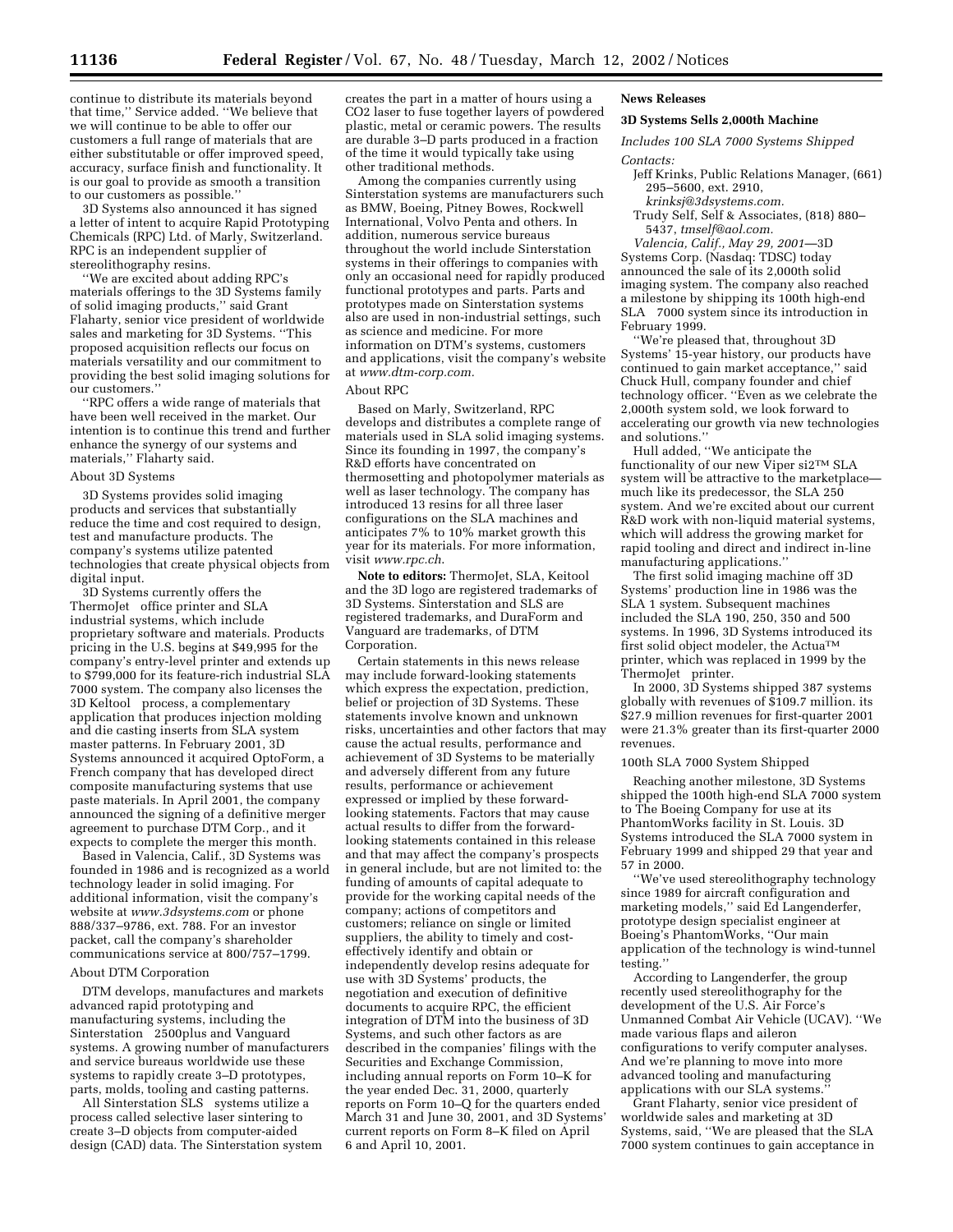the market. As our installed base of high-end systems grows, we have more opportunities for ongoing support and materials sales. In 2000, our materials sales accounted for 23% of total revenue.''

## About 3D Systems

3D Systems provides solid imaging products and services that substantially reduce the time and cost required to design, test and manufacture products. The company's systems utilize patented technologies that create physical objects from digital input.

3D Systems currently offers the ThermoJet<sup>®</sup> office printer and SLA® industrial systems, which include proprietary software and materials. Product pricing in the U.S. begins at \$49,995 for the company's entry-level printer and extends up to \$799,000 for its feature-rich industrial SLA 7000 system. The company also licenses the 3D Keltool<sup>®</sup> process, a complementary application that produces injection molding and die casting inserts from SLA system master patterns. In February 2001, 3D Systems announced it acquired OptoForm, a French company that developed stereolithography systems that use paste materials. In April 2001, the company announced the signing of a definitive merger agreement to purchase DTM Corporation, contingent on, among other conditions, closing the loan funding.

Based in Valencia, Calif., 3D Systems was founded in 1986 and is recognized as the world technology and market leader in solid imaging. For additional information, visit the company's website at *www.3dsystems.com* or phone 888/337–9786, ext. 775. For an investor packet, call the company's shareholder communications service at 800/ 757–1799.

**Note to editors:** Actua is a trademark; and ThermoJet, SLA, Keltool and the 3D logo are registered trademarks of 3D Systems.

Certain statements in this news release may include forward-looking statements which express the expectation, prediction, belief or projection of 3D Systems. These statements involve known and unknown risks, uncertainties and other factors that may cause the actual results, performance and achievement of 3D Systems to be materially different from any future results, performance or achievement expressed or implied by these forward-looking statements. Factors that may cause actual results to differ from the forward-looking statements contained in this release and that may affect the company's prospects in general include, but are not limited to: changes in general and industry-wide economic and business conditions; the availability of capital on acceptable terms; the funding of amounts adequate to acquire DTM Corporation and provide for the working capital needs of 3D Systems under the definitive loan document; the results of the inquiry by the Department of Justice into the acquisition by 3D Systems of DTM Corporation; actions of competitors and customers; the uncertain outcome of litigation, including the class action lawsuit filed in connection with the acquisition of DTM Corporation; the impact of competitive products and pricing; the availability and

acceptance of products generally; the extent to which the companies are able to develop new products and markets for their products; and such other factors as are described in 3D Systems' filings with the Securities and Exchange Commission, including its annual report on Form 10–K for the year ended Dec. 31, 2000, its quarterly report on Form 10–Q for the quarter ended March 30, 2001, and its current reports on Form 8–K filed on April 6 and April 10, 2001.

# October 23, 2001.

Dear Friend,

With the federal government taking steps to spur the economy, 3D Systems has developed various programs to provide our customer's with the solutions they need to continue their growth and expansion. This Instant Rebate Program \* provides accessibility to solid imaging systems that have greatly enhanced the solid imaging and manufacturing process.

We believe that businesses will recover from these difficult conditions and there will be a continue demand for cost effective solutions.

# THE INSTANT REBATE PROGRAM FOR SOLID IMAGING SYSTEMS

| Solid imaging sys-<br>tem | Instant rebate offer        |
|---------------------------|-----------------------------|
| SLA 7000 system           | \$200,000 instant rebate*.  |
| SLA 5000 system           | \$100,000 instant rebate *. |
| SLA 3500 system           | \$50,000 instant rebate*.   |

\* Instant Rebate Program is based on standard list U.S. prices, and may not be combined with any other promotions or discounts. Offer valid until December 15, 2001. The Instant Rebate Program is restricted to U.S.-based companies and the shipment of systems are limited to U.S. locations. All shipment of systems must occur by December 31, 2001.

3D Systems is offering the Instant Rebate Program for business that are making capital investments. Attractive leasing programs are available; including six-month free financing,1 to assist you in making your yearend capital purchase decision and allow you to update or increase your solid imaging capacity.

To express your interest in these attractive offerings, please contact 3D Systems at 1 (888) 337–9786, or (661) 295–5600 ext 2882. Sincerely, Dwight Williams,

VP Sales for Americas, 3D Systems.

## **CMET**

EOS GmbH, Pasinge, Strasse 2, D–82152 Planegg Munchen, Germany, President, Dr. Hans J. Langer.

Dear Dr. Langer,

Please accept my discourteous manner to write a letter directly to you. At first, I would like to introduce our company and myself.

My name is Ken Sahara and I am president of CMET Inc. CMET Inc. is not a big company but a leading company of the

Stereolithography (SLA) market in Asia. Last

December NTT-Data CMET Inc. was acquired by TEIJIN SEIKI Co., Ltd. and changed its name to CMET Inc. I was dispatched to CMET Inc. as a president from TEIJIN SEIKI Co., Ltd. at that time. And, at this April Stereolithography business of TEIJIN SEIKI integrated to CMET.

At the beginning of this July, TEIJIN SEIKI and CMET were requested from United States Department of Justice (DOJ) regarding the Marge of 3D Systems and DTM to make a presentation about the will and the way to enter the SLA or SLS market in the USA.

At that time, we heard that your company, EOS also has a keen interest to enter the USA market and already made a good presentation to DOJ.

At the moment, we suppose that EOS and CMET are waiting for the judge of DOJ to step up the next stage.

At this stage, I am not sure, it is proper time or not. But, I believe that we can discuss or exchange information about Market, Products and others. Because, your company and our company are not competitive company in the market and I am convinced that such discussion will help to make each company's short or mid-term strategy.

If you can agree with my proposal to discuss, I am very happy to meet you soon in your company or in our company. Your Email answer is more convenient for me.

Again, please accept my apology to write you direct. I do hope that you will be able to spare time to write your answer. Please treat this proposal as a confidential matter between you and I.

Sincerely yours,

Ken Sahara,

*President, CMET Inc.*

THOMAS, WALTON & GRAVES LLP, Philip J. Graves (SB#: 153441), 550 South Hope Street, Suite 1000, Los Angeles, California 90071, Telephone: (213) 488–1600, Facsimile: (213) 228–0256.

Attorneys for Defendants 3D SYSTEMS, INC., DTM CORPORATION, and COMPRESSION, a division of MOLL INDUSTRIES, INC.

# **United States District Court for the Central District of California Southern Division**

[Case No. SA CV 00–1230 DOC (MLGx)]

*EOS GMBH Electro Optical Systems, Plaintiff, v. 3d Systems, Inc., DTM Corporation, and Compression, a division of MOLL Industries, Inc., Defendants and Related Actions*

3D Systems, Inc.'s Notice of Motion and Motion in Support of its Motion for Summary Adjudication Re Damages Under the 3D Patents Against EOS GmbH Electro Optical Systems; Declaration of Philip J. Graves in Support Thereof

*Date:* December 10, 2001.

*Time:* 8:30 a.m.

*Ctrm:* 9D, Honorable David O. Carter. *To All Parties and to Their Attorneys of Record:*

*Please Take Notice* that on December 10, 2001, at 8:30 a.m. or as soon thereafter as the matter may be heard, before the Honorable David O. Carter, in the above-entitled Court located at 411 West Fourth Street, Suite 1053,

<sup>1</sup>No payments for six-months, certain restrictions apply.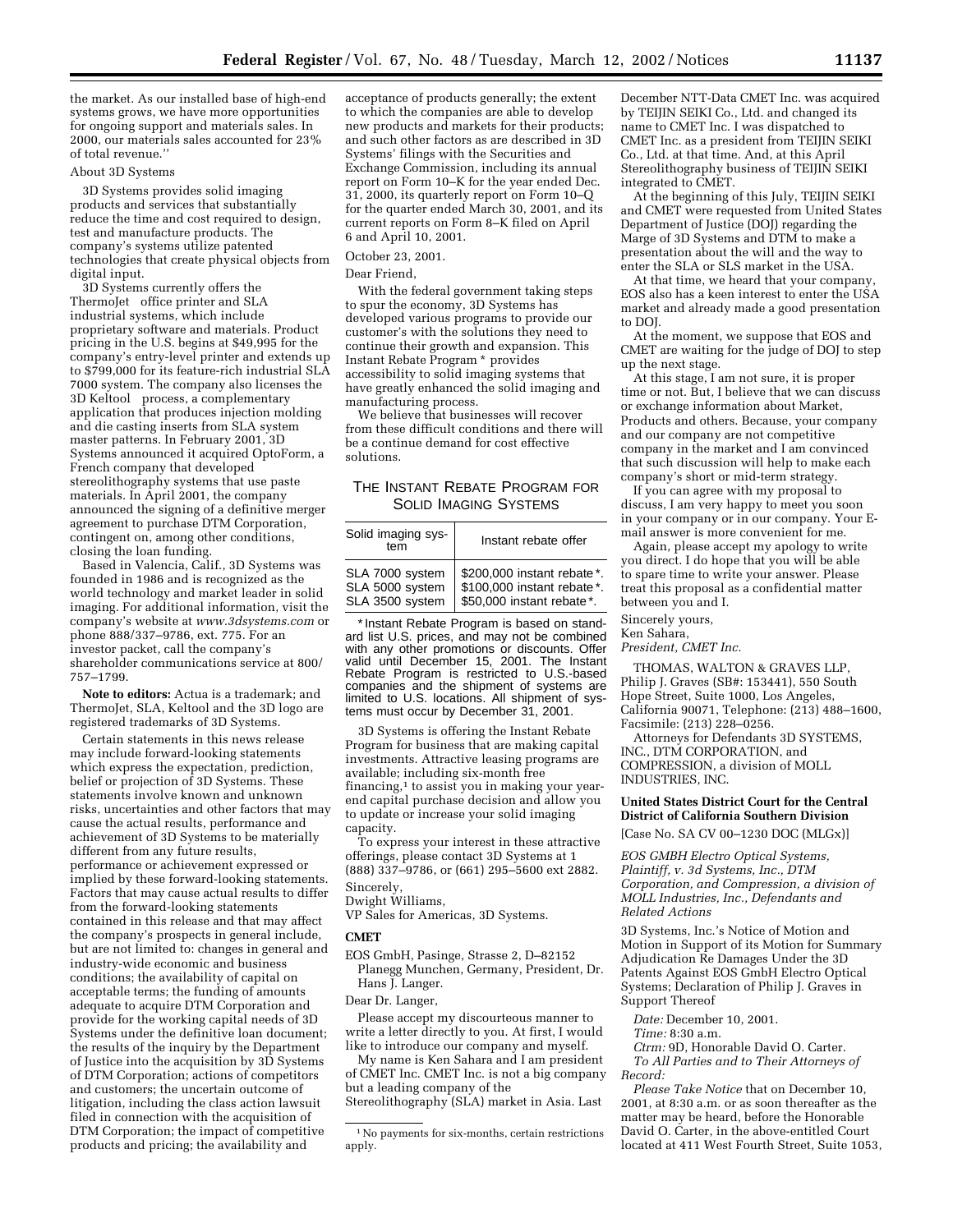Santa Ana, California 92701, Defendant 3D Systems Inc. (''3D'') will and hereby does move for summary adjudication under Rules 56(d) of the Federal Rules of Civil Procedure and Rule 56–4 of the Local Rules of the United States District Court for the Central District of California, that plaintiff EOS GmbH Electro Optical Systems (''EOS'') shall recover no relief, by way of damages, injunction or otherwise, as against 3D under U.S. Patent No. 4,929,402, U.S. Patent No. 5,554,336, U.S. Patent No. 5,630,981, U.S. Patent No. 5,059,359, U.S. Patent No. 5,137,662, U.S. Patent No. 5,174,931, U.S. Patent No. 5,182,056, U.S. Patent No. 5,184,307, U.S. Patent No. 5,345,391, U.S. Patent No. 5,609,812, U.S. Patent No. 5,609,813, U.S. Patent No. 5,711,911, U.S. Patent No. 5,779,967, U.S. Patent No. 5,785,918 and U.S. Patent No. 5,814,265 based upon the manufacture, use, sale or offer for sale of any laser sintering system that has occurred or shall occur after August 31, 2001.

This Court should grant 3D summary adjudication as to this issue for the following reasons. First, EOS is precluded under the August 27, 1997 3D–EOS License Agreement from asserting any claims for infringement under the licensed 3D patents against 3D based on the manufacture, use, sale or offer for sale of any apparatus, including laser sintering systems. Second, on August 31, 2001, DTM was merged into 3D and ceased to exist; accordingly, it is now 3D, not DTM, that is making and selling the accused laser sintering systems. These facts are undisputed; indeed, this Court has already found both of these facts to be true in prior Orders entered in this case. Thus, there is no genuine issue regarding the fact that EOS is entitled to recover no damages or other relief as against 3D under the licensed 3D patents based upon the manufacture or sale of the accused laser sintering systems after August 31, 2001.

This motion is made following the conference of counsel pursuant to Rule 7-3 of the Local Rules of the United States District Court for the Central District of California, which took place on October 16 and November 7 and 9, 2001. Counsel for 3D informed counsel for EOS by letter on October 17, 2001, that 3D intended to move for summary adjudication that EOS may recover no damages based on 3D's manufacture, use, sale and offering for sale of laser sintering systems, and that therefore any damages recovered by EOS in this action shall only run for the period up to and including August 30, 2001. (Graves Decl. ¶ 2; Ex. 1) Subsequently, on November 7, 2001, counsel for 3D and counsel for EOS discussed the grounds for 3D's motion for summary adjudication and the evidence that would be pertinent to adjudication of the motion. (Graves Decl. ¶ 3) On November 9, 2001, counsel engaged in further discussion regarding these matters. (Graves Decl. ¶ 4) No resolution was accomplished. (Graves Decl.  $\P5$ 

This Motion is based on this notice of motion, the supporting memorandum of points and authorities, the separate statement of uncontroverted facts and conclusions of law, the declarations of A. Sidney Alpert,

Karen Shotting and Philip J. Graves, the attached exhibits, all papers and pleadings on file herein, and such other evidence as the Court may receive at or before the hearing on this matter.

Dated: November 12, 2001. Thomas, Walton & Graves LLP. Philip J. Graves,

*Attorneys for Defendants 3D Systems, Inc., DTM Corporation, and Compression, a division of Moll Industries, Inc.*

## **Declaration of Philip J. Graves**

I, Philip Graves declare as follows: 1. I am a partner at the law firm of Thomas, Walton & Graves LLP (''TWG''), counsel of record for 3D Systems, Inc. (''3D'') in the case entitled *EOS GmbH Electro Optical Systems, et al. v. DTM Corp., at al.,* Case No. SA CV 00–1230 DOC (MLGx). I am a member in good standing of the State Bar of California and have been admitted to practice before this Court. I have personal knowledge of the facts set forth in this declaration and, if called as a witness, could and would testify competently to such facts under oath.

2. On October 17, 2001, I notified Michael Gannon, counsel for EOS GmbH Electro Optical Systems (''EOS''), by letter of 3D's intention to move for summary adjudication that EOS may recover no damages based on 3D's manufacture, use, sale and offering for sale of laser sintering systems, and that therefore any damages recovered by EOS in this action shall only run for the period up to and including August 30, 2001. A true and correct copy of this letter is attached hereto as Exhibit 1.

3. On November 7, 2001, Mr. Gannon and I discussed the grounds for 3D's motion for summary adjudication and the evidence that would be pertinent to adjudication of the motion.

4. On November 9, 2001, Mr. Gannon and I engaged in further discussion regarding these matters.

5. No resolution was accomplished. Executed on November 12, 2001, at Los Angeles, California.

I declare under penalty of perjury under the laws of the United States of America that the foregoing is true and correct. Philip Graves.

# **Thomas, Walton & Graves LLP, Lawyers** October 17, 2001.

*By Facsimile*

Michael D. Gannon, Esq., Baniak Pine & Gannon, 150 North Wacker Drive, Ste. 1200, Chicago, Illinois 60606.

Re: EOS GmbH Electro Optical Systems v. DTM Corporation and *Compression, Case No. SACV 00–1230 DOC*

# Dear Mike:

Supplementing my letter of yesterday on this subject, I am writing pursuant to Local Rule 7.4.1 to inform you that 3D Systems, Inc. (''3D'') intends to move for leave to file a supplemental or amended pleading that seeks a declaratory judgment against EOS GmbH Electro Optical Systems (''EOS'') to the effect that 3D's manufacture, use, sale and offering for sale of laser sintering systems (or any other type of rapid prototyping

system) does not and will not constitute infringement of any patents licensed to EOS pursuant to the August 27, 1997 3D–EOS License Agreement.

3D also intends to move for summary adjudication that EOS may recover no damages in the above-referenced action based on 3D's manufacture, use, sale and offering for sale of laser sintering systems, and that therefore if EOS establishes any right to damages based on DTM Corporation's manufacture, use, sale and offering for sale of laser sintering systems, such damages shall only run for the period up to and including August 30, 2001.

Please give me a call at your earliest convenience to discuss whether EOS is willing to stipulate to the filing of 3D's amended or supplemental pleading, and to entry of the other relief that will be sought by 3D.

## Sincerely,

Philip J. Graves.

# **Proof of Service**

# *State of California, County of Los Angeles*

I am employed in the County of Los Angeles, State of California. I am over the age of 18 and not a party to the within action. My business address is 1511 West Beverly Blvd., Los Angeles, CA 90026.

On November 12, 2001, I served the foregoing document described as *3D Sytems, Inc.'s Notice of Motion and Motion in Support of its Motion for Summary Adjudication re Damages Under the 3D Patents Against EOS GmbH Electro Optical Systems; Declaration of Philip J. Graves in Support Thereof* on the interested parties in this action by placing a true copy thereof in a sealed envelope addressed as follows: Kenneth L. Wilton, Small Larkin LLP, 10940 Wilshire Boulevard, Suite 1800, Los Angeles, CA 90024.

I caused such envelope to be delivered by hand to the offices of each interested party.

Executed on November 12, 2001 at Los Angeles, California.

I declare under penalty of perjury that the foregoing is true and correct.

# James McLean.

Thomas, Walton & Graves LLP, Philip J. Graves (SB#: 153441), 550 South Hope Street, Suite 1000, Los Angeles, California 90071, Telephone: (213) 488–1600, Facsimile: (213) 228–0256.

Attorneys for Defendants 3D Systems, Inc., DTM Corporation, and Compression, a division of Moll Industries, Inc.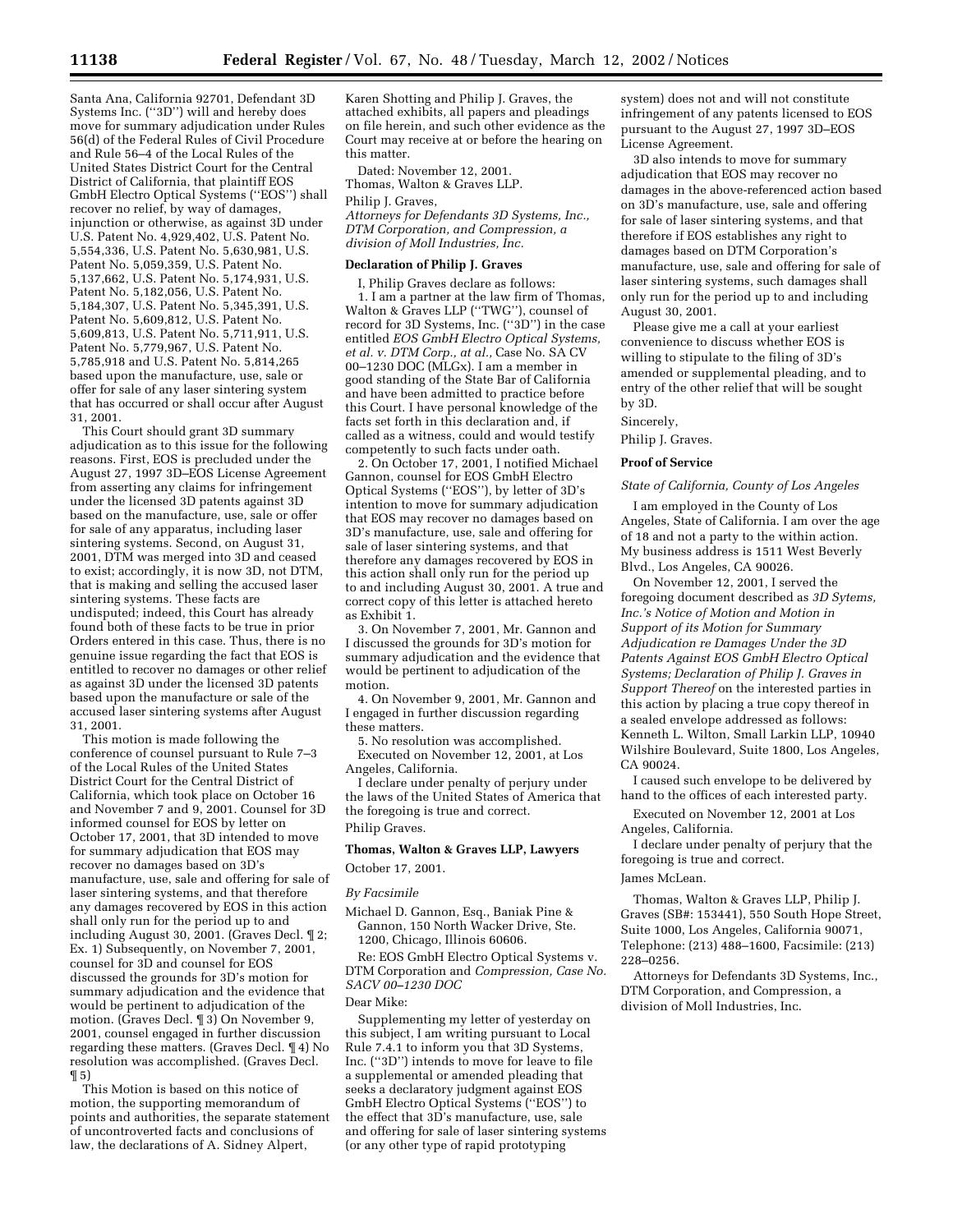# **United States District Court for the Central District of California Southern Division**

[Case No. SA CV 00–1230 DOC (MLGx)]

*EOS GMBH Electro Optical Systems, Plaintiff, v. 3D Systems, Inc., DTM Corporation, and Compression, a division of Moll Industries, Inc., Defendants And Related Actions*

3D Systems, Inc.'s; Memorandum of Points and Authorities in Support of its Motion for Summary Adjudication Re Damages Under the 3D Patents Against EOS GmbH Electro Optical Systems; Declarations of Karen Shotting, A. Sidney Alpert and Philip Graves in Support Thereof

*Date:* December 10, 2001. *Time:* 8:30 a.m. *Ctrm:* 9D, Honorable David O. Carter.

# **Proof of Service**

*State of California, County of Los Angeles*

I am employed in the County of Los Angeles, State of California. I am over the age of 18 and not a party to the within action. My business address is 550 S. Hope Street. Suite 1000, Los Angeles, CA 90071–2644.

On November 12, 2001, I served the foregoing document described as 3D Systems, Inc.'s Notice of Motion and Motion in Support of its Motion for Summary Adjudication Re Damages Under the 3D Patents against EOS GmbH Electro Optical Systems; Declaration of Philip J. Graves in Support Thereof on each interested party, as follows: Michael H. Baniak, Michael D. Gannon, Baniak Pine & Gannon, 150 North Wacker Drive, S. 1200, Chicago, IL 60606.

I deposited such envelope in the mail at Los Angeles, California. The envelope was mailed with postage thereon fully prepaid. I am readily familiar with the firm's practice of collection and processing correspondence for mailing. In the ordinary course of business under that practice, it would be deposited with U.S. Postal Service on the same day that it is collected and processed, with postage thereon fully prepaid at Los Angeles, California. I am aware that, on motion of the party served, service is presumed invalid if the postal cancellation date or postage meter date is more than one day after the date of deposit for mailing stated in the affidavit.

I declare that I am employed in the office of a member of the bar of this Court at whose direction the service was made. I hereby declare under penalty of perjury under the laws of the United States of America that the foregoing is true and correct.

Executed on November 12, 2001 at Los Angeles, California.

## Nancy R. Fischer.

# **Table of Contents**

I. Preliminary Statement

- II. Statement of Facts
- A. The 3D–EOS License Agreement
- B. EOS' Infringement Suit
- C. 3D's Merger with DTM
- III. Statement of Law
- IV. Argument
- A. This Court Must Apply California

Substantive Law to the Interpretation of the 1997 3D–EOS License Agreement

- B. EOS May Not Assert Any Claims for Infringement Under the Licensed 3D Patents Against 3D
- C. Because EOS May Not Sue 3D Under the Licensed 3D Patents, EOS Cannot Obtain Damages Under those Patents for any Manufacturing or Sales of the Accused Laser Sintering Systems that Occurred After August 31, 2001, the Date that DTM was Merged into 3D

# V. Conclusion

# **Table of Authorities**

*Federal Cases*

- Anderson v. Liberty Lobby, Inc., 477 U.S. 242 1986
- Avia Group Int'l, Inc. v. L.A. Gear California, Inc., 853 F.2d 1557 (Fed. Cir. 1988)
- Brobeck, Phleger & Harrison v. Telex Corp., 602 F.2d 866 (9th Cir. 1979)
- Chan v. Society Expeditions, Inc., 123 F.3d 1287 (9th Cir. 1997)
- Government Systems Advisors, Inc. v. United States, 847 F.2d 811 (Fed. Cir. 1988)
- Magnesystems, Inc. v. Nikken, Inc., 933 F. Supp. 944 (C.D. Cal. 1996)
- McCoy v. Mitsuboshi Cutlery, Inc., 67 F.3d 917 (Fed. Cir. 1995)
- Wang Laboratories, Inc. v. Kagan, 990 F.2d 1126 (9th Cir. 1993)

#### *State Cases*

- Appalachian Ins. Co. v. McDonnell Douglas Corp., 214 Cal. App. 1, 262 Cal. Rptr. 716 (1989)
- Nedlloyd Lines B.V. v. Seawinds Ltd., 3 Cal. 4th 459, 11 Cal. Rptr. 2d 330 (1992)
- Parsons v. Bristol Development Co., 62 Cal. 2d 861, (1965)
- Sunniland Fruit, Inc. v. Verni, 233 Cal. App. 3d 892, 284 Cal. Rptr. 824 (1991)

# *Federal Statutes*

28 U.S.C. § 1338

*State Statutes*

- Cal. Civ. Code § 1638
- Cal. Civ. Code § 1639
- Cal. Civ. Code § 1646.5
- Cal. Corp. Code § 1107(a) Cal. Corp. Code § 1108(b)

#### *Statutes*

C.D. Cal. Local Rule 7.14.4 Fed. R. Civ. P. 56(e)

## **I. Preliminary Statement**

Defendant 3D Systems, Inc. (''3D'') hereby moves for summary adjudication that plaintiff EOS GmbH Electro Optical Systems (''EOS'') may recover no damages or other relief as against 3D or nominal defendant DTM under the 3D patents asserted by EOS in this action based upon the manufacture, use, sale or offer for sale of any of the accused laser sintering systems that occurs after August 31, 2001. 3D's motion rests on the following *two* undisputed facts:

• EOS expressly agreed in the August 27, 1997 3D–EOS License Agreement that EOS shall not assert against  $3\bar{D}$  "any claims for infringement based on the manufacture, use, sale or offer for sale of any apparatus made or sold by [3D] under the Licensed Patents,

at any time, for any reason, during the term of this License Agreement.''

• DTM Corporation (''DTM'') was merged into 3D on August 31, 2001, with 3D as the surviving entity.

EOS cannot create a genuine issue as to either of these facts; indeed, this Court has already found them to be true, in rulings on prior motions in this case. These facts foreclose any opportunity that EOS might otherwise have had to recover damages or other relief under the licensed 3D patents based upon the manufacture or sale of the accused laser sintering systems after August 31, 2001, because those activities are now being carried on by 3D, which succeeded as a matter of law to DTM's laser sintering operations.

Accordingly, this Court should grant 3D's motion for summary adjudication that EOS is entitled to no relief under the licensed 3D patents as against 3D or nominal defendant DTM for any manufacture, use, sale or offer for sale of the accused laser sintering systems that occurs after August 31, 2001.

## **II. Statement of Facts**

## *A. The 3D–EOS License Agreement*

On August 27, 1997, 3D and EOS<sup>1</sup> entered into an agreement pursuant to which 3D licensed EOS under (i) all U.S. and foreign patents ''owned by LICENSOR as of the effective date of this Agreement,'' and (ii) all U.S. and foreign patents ''which may issue to LICENSOR,'' on applications filed prior to August 20, 2002, but only in the field of laser sintering. (SUF No. 1; Alpert Decl. ¶ 2; Ex. 1, ¶ 1.1, at p. 31) EOS expressly agreed not to assert against 3D ''any claims for infringement based on the manufacture, use, sale or offer for sale of any apparatus made or sold by LICENSOR under the Licensed Patents, at any time, for any reason, during the term of this Licensed Agreement.'' (SUF No. 2; Ex. 1, ¶ 2.1(a), at p. 31) The License Agreement has an integration clause, and a provision stating that it is to be interpreted according to the substantive law of California. (SUF Nos. 3–4; Ex. 1, ¶ 8.2, at p. 36)

## *B. EOS' Infringement Suit*

On December 14, 2000, EOS filed suit against DTM and Compression, alleging infringement of certain of the 3D patents that 3D had licensed to EOS. On March 16, 2001, this Court ordered EOS to join 3D (the licensor of the patents under which EOS is suing DTM and Compression) as an involuntary plaintiff, because 3D had not licensed all substantial rights under the patents to EOS. (Graves Decl. ¶ 2; Ex. 2 at p. 40) Central to this Court's ruling was its determination that ''*3D itself may still make products using the licensed patents*'', citing to paragraph 2.1 of the License Agreement. (Ex. 2, at p. 40) EOS filed and served its

<sup>1</sup>While the License Agreement identifies EOS, 3D Systems GmbH and 3D Systems Corporation (''3D Corp.'') as the contracting parties, 3D contemplated that 3D (the entity that owned the licensed patents) would be bound by and receive the benefit of the License Agreement. (Alpert Decl. ¶ 5) In any event, the License Agreement was assigned from 3D Corp. to 3D as of August 31, 2001. (SUF No. 5; Ex. 5 at p. 54)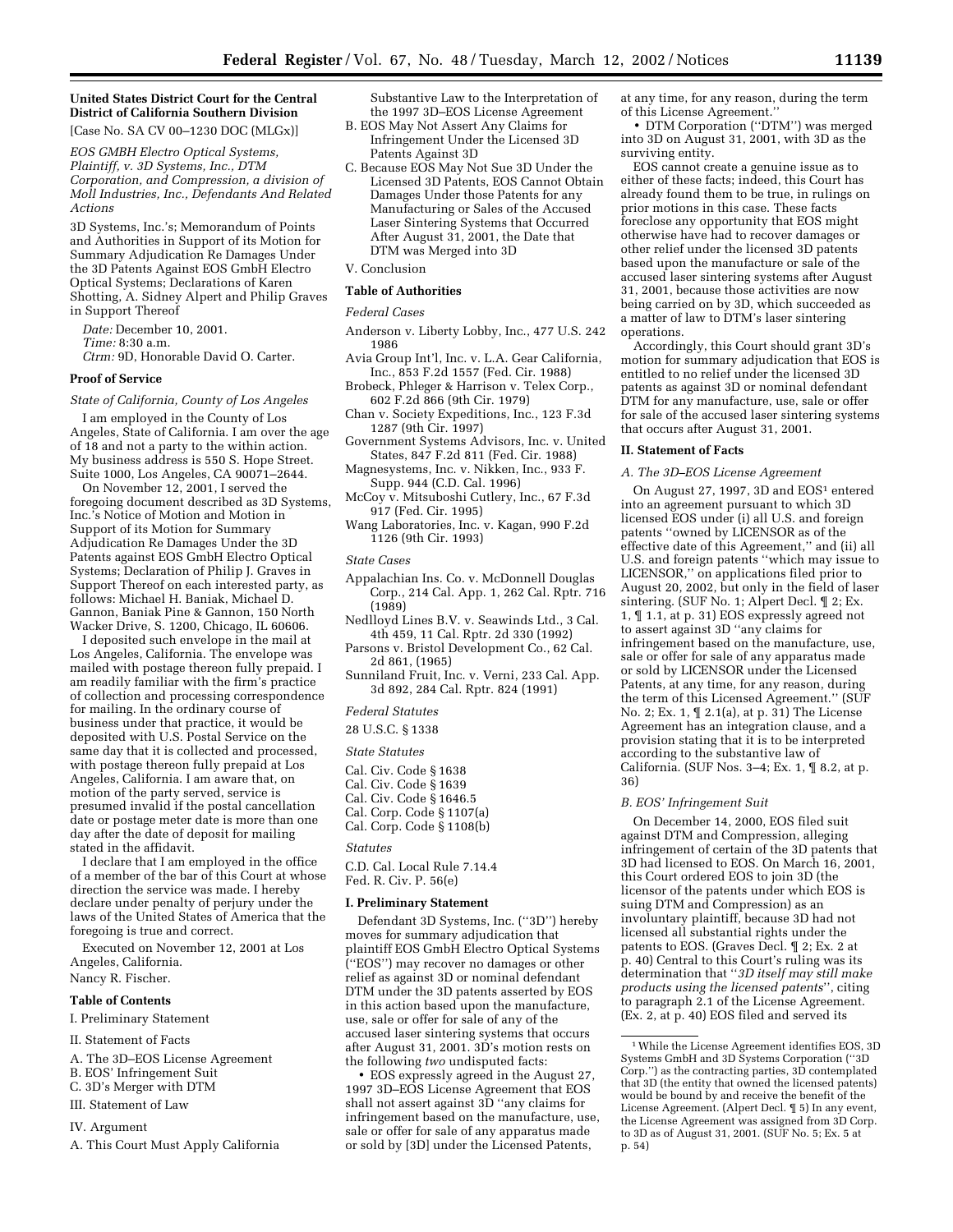Third Amended Complaint, naming 3D as an involuntary plaintiff, on May 7, 2001; in its Third Amended Complaint, EOS asserted fifteen licensed 3D patents against DTM and Compression. (SUF No. 6; Graves Decl. ¶ 3; Ex. 6, ¶¶ 6–20, 22)

# *C. 3D's Merger with DTM*

On August 31, 2001, 3D filed with the California Secretary of State an Agreement of Merger between 3D and DTM. (SUF No. 7; Ex. 3 at pp. 45–46) 3D also filed a Certificate of Approval of Agreement of Merger executed by the CEO and President and Secretary of 3D, and a Certificate of Approval of Agreement of Merger executed by the CEO and President and Secretary of DTM. (SUF No. 7; Ex. 3 at pp. 47–50) Pursuant to these documents, DTM was merged into 3D, and its corporate existence extinguished. (SUF No. 8) Cal. Corp. Code § 1107(a). The laser sintering operations of the now-defunct DTM were acquired by 3D as a result of the merger. Cal. Corp. Code § 1107(a).

On October 17, this Court granted 3D's motion for reconsideration regarding realignment, and realigned 3D as a defendant. The Court explicitly held that ''On August 31, 2001, 3D merged DTM into 3D. DTM now no longer exists.'' (Ex. 4, at p. 52)

## **III. Statement of Law**

Summary adjudication is appropriate on particular facts and issues as to which no genuine issue of material fact exists, regardless of whether the motion disposes of an entire claim. Rule 56–4, C.D. Cal. Local Rules. ''Summary judgment is as appropriate in a patent case as in any other.'' *Avia Group Int'l Inc.* v. *L.A. Gear California, Inc.,* 853 F.2d 1557, 1561 (Fed. Cir. 1988) (affirming summary adjudication of willful infringement). Once the movant has shown the absence of a genuine issue of fact, the non-moving party has the burden of coming forth with specific evidence to demonstrate the existence of a genuine issue of material fact; mere denials or conclusory statements are insufficient. *Anderson* v. *Liberty Lobby, Inc.,* 477 U.S. 242, 256 (1986); Fed. R. Civ. P. 56(e). ''To create a genuine issue of fact, the nonmovant must do more than present some evidence on an issue it asserts is disputed.'' *Avia Group,* 853 F.2d at 1560. As explained by the Supreme Court: ''If the evidence is merely colorable, \* \* \* or is not significantly probative, summary judgment may be granted. *Anderson,* 477 U.S. at 249– 50 (citations omitted)

# **IV. Argument**

*A. This Court Must Apply California Substantive Law to the Interpretation of the 1997 3D–EOS License Agreement*

The License Agreement provides that ''[t]his Agreement shall be governed and interpreted in accordance with the substantive laws of the State of California irrespective of any choice of law rules in the State of California or in any jurisdiction'' (Ex. 1, ¶ 8.6 at p. 36) Thus, this Court must apply California law in interpreting paragraph 2.1(a) of the License Agreement.

Because jurisdiction in this case is predicated on 28 U.S.C. § 1338 rather than on

diversity, the Court should look to federal common law rather than state law to determine the enforceability of the choice of law provision contained in the License Agreement. *Wang Laboratories, Inc.* v. *Kagan,* 990 F.2d 1126, 1128 (9th Cir. 1993). Federal courts generally apply the choice of law rules set forth in the Restatement (Second) of Conflicts of Laws. *Chan* v. *Society Expeditions, Inc.,* 123 F.3d 1287, 1297 (9th Cir. 1997). Under the Restatement, 'courts should enforce the parties' choice of law if the issue is one which the parties could have resolved by an explicit provision in their agreement directed to that issue.'' *Id.* (quoting Restatement (Second) Conflict of Laws § 187(1)). Here, the issue is whether EOS may sue 3D under the licensed patents, and the parties did in fact resolve that issue by an explicit provision in the contract paragraph 2.1(a). (Ex. 1, at p. 31) Accordingly, this Court must enforce the parties' choice of California substantive law.

In addition, even if the issue were not subject to explicit resolution in the License Agreement (and, of course, it is), this Court would still be impelled to enforce the parties' choice of California law:

''unless the chosen state has no substantial relationship to the parties or the transaction and there is no other reasonable basis for the parties' choice or application of the law of the chosen state would be contrary to a fundamental policy of a state which has a materially greater interest than the chosen state in the determination of the particular issue and that state would be the state of applicable law in the absence of a choice-oflaw clause.''

*Id.* (quoting Restatement (Second) Conflict of Laws § 187(2)). Here, California has a substantial relationship to the parties and the transaction because 3D is headquartered and incorporated in California. (Shotting Decl. ¶ 4) Similarly, EOS can make no showing that Germany has a materially greater interest than California in the interpretation of the License Agreement—indeed, in light of the fact that the particular provision at issue protects the right of a California corporation to make and sell products in California and elsewhere, it is difficult to divine how any other jurisdiction could have an interest in this matter as substantial as that of California. Accordingly, this Court must enforce the parties' choice of California substantive law.

Finally, it bears noting that even if this Court were to find California law applicable to the choice of law question. California courts routinely enforce such choice of law provisions under the standards set forth in the Restatement. *E.g.*, *Nedlloyd Lines B.V. v. Seawinds Ltd.*, 3 Cal. 4th 459, 464–65, 11 Cal. Rptr. 2d 330 (1992) (''In determining the enforceability of arm's-length contractual choice-of-law provisions, California courts shall apply the principles set forth in Restatement section 198, which reflects a strong policy favoring enforcement of such provisions.''); Cal. Civ. Code § 1646.5 (''the parties to any contract, agreement, or undertaking, contingent or otherwise, relating to a transaction involving in the aggregate'' at least \$250,000, ''may agree that the law of this state shall govern their rights and duties in whole or in part, whether or

not the contract, agreement, or undertaking or transaction bears a reasonable relation to this state.'').

*B. EOS May Not Assert Any Claims for Infringement Under the Licensed 3D Patents Against 3D*

The 3D–EOS License Agreement provides as follows:

''LICENSEE expressly agrees not to assert against LICENSOR any claims for infringement based on the manufacture, use, sale or offer for sale of any apparatus made or sold by LICENSOR under the Licensed Patents, at any time, for any reason, during the term of this License Agreement.''

(SUF No. 2; Ex. 1, ¶ 2.1(a), at p. 31) The licensee is EOS; the licensor is 3D. The language could not possibly be more clear: EOS may not sue 3D for infringement based on the manufacture, use, sale or offer for sale of any apparatus—including laser sintering systems—under the licensed 3D patents.

This Court has already examined paragraph 2.1 of the License Agreement and ruled that it means exactly what it says: ''3D itself may still make products using the licensed patents." (Ex. 2, at p. 40) In January, DTM filed a motion to dismiss EOS' complaint on the ground, inter alia, that EOS lacked standing to sue under the licensed 3D patents without joining 3D as a plaintiff because the 1997 3D–EOS License Agreement did not grant to EOS ''all substantial rights'' in the patents. EOS opposed the motion, arguing that it did in fact obtain all substantial rights in the patents. On March 16, this Court granted DTM's motion in part, ruling that EOS lacked standing to sue without joining 3D because its rights in the patents were insubstantial. The Court, as an initial matter, noted that the limitations of paragraph 2.1(a) ''prohibit EOS from asserting claims in infringement against 3D and its vendees or customers during the term of the Agreement.'' (Ex. 2, at 39) The Court reviewed EOS' arguments, and then held as follows:

''However, the Court agrees with Defendants that other provisions of the Agreement render the rights obtained by EOS insubstantial. First, 3D itself may still make products using the licensed patents. Agreement § 2.1(a). This right is a significant one when considering whether substantial rights have been transferred.''

(Ex. 2, at 40) Thus, this Court has already visited the issue of whether EOS may assert the licensed 3D patents against 3D based on 3D's manufacture and sale of the accused laser sintering systems, and has held that it may not. The Court's determination that paragraph 2.1(a) prohibits EOS from asserting claims of infringement against 3D, and that 3D itself may make and sell products using the licensed patents, is entitled to finality as law of the case because EOS can show no grounds on which to reopen the issue. *Magnesystems, Inc.* v. *Nikken, Inc.,* 933 F. Supp. 944, 948–49 (C.D. Cal. 1996).

Moreover, even if this Court had not already resolved this issue in its March 16 Order, application of California contract law would lead ineluctably to the same result. A patent license is a contract governed by